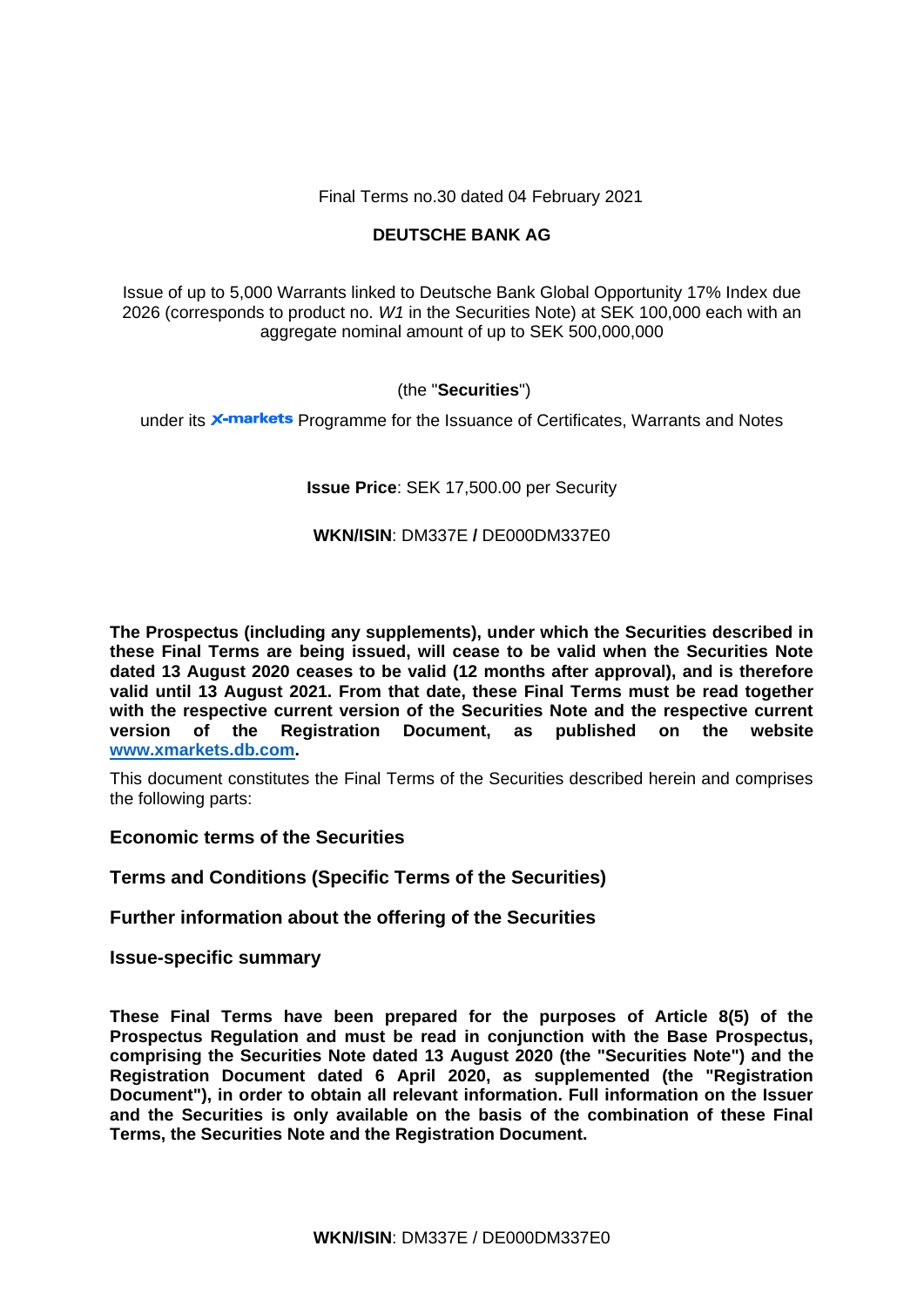**The Securities Note dated 13 August 2020, the Registration Document dated 6 April 2020, and any supplements to the Base Prospectus or the Registration Document, are published, in accordance with Article 21(2)(a) of the Prospectus Regulation, in electronic form on the Issuer's website (www.xmarkets.db.com), and the Final Terms on the Issuer's website (www.investment-products.db.com).** 

**In addition, the Securities Note dated 13 August 2020 and the Registration Document dated 6 April 2020 and any supplements to the Base Prospectus or the Registration Document shall be available free of charge at the registered office of the Issuer, Deutsche Bank AG, Mainzer Landstrasse 11-17, 60329 Frankfurt am Main, its London Branch, at Winchester House, 1 Great Winchester Street, London EC2N 2DB, its Milan branch, Via Filippo Turati 27, 20121 Milan, Italy, its Portuguese branch, Rua Castilho, 20, 1250-069 Lisbon, Portugal and its Spanish branch, Paseo De La Castellana, 18, 28046 Madrid, Spain.** 

### **A summary of the individual issuance is annexed to the Final Terms.**

Terms not otherwise defined herein shall have the meaning given in the General Conditions of the Securities set out in the Terms and Conditions.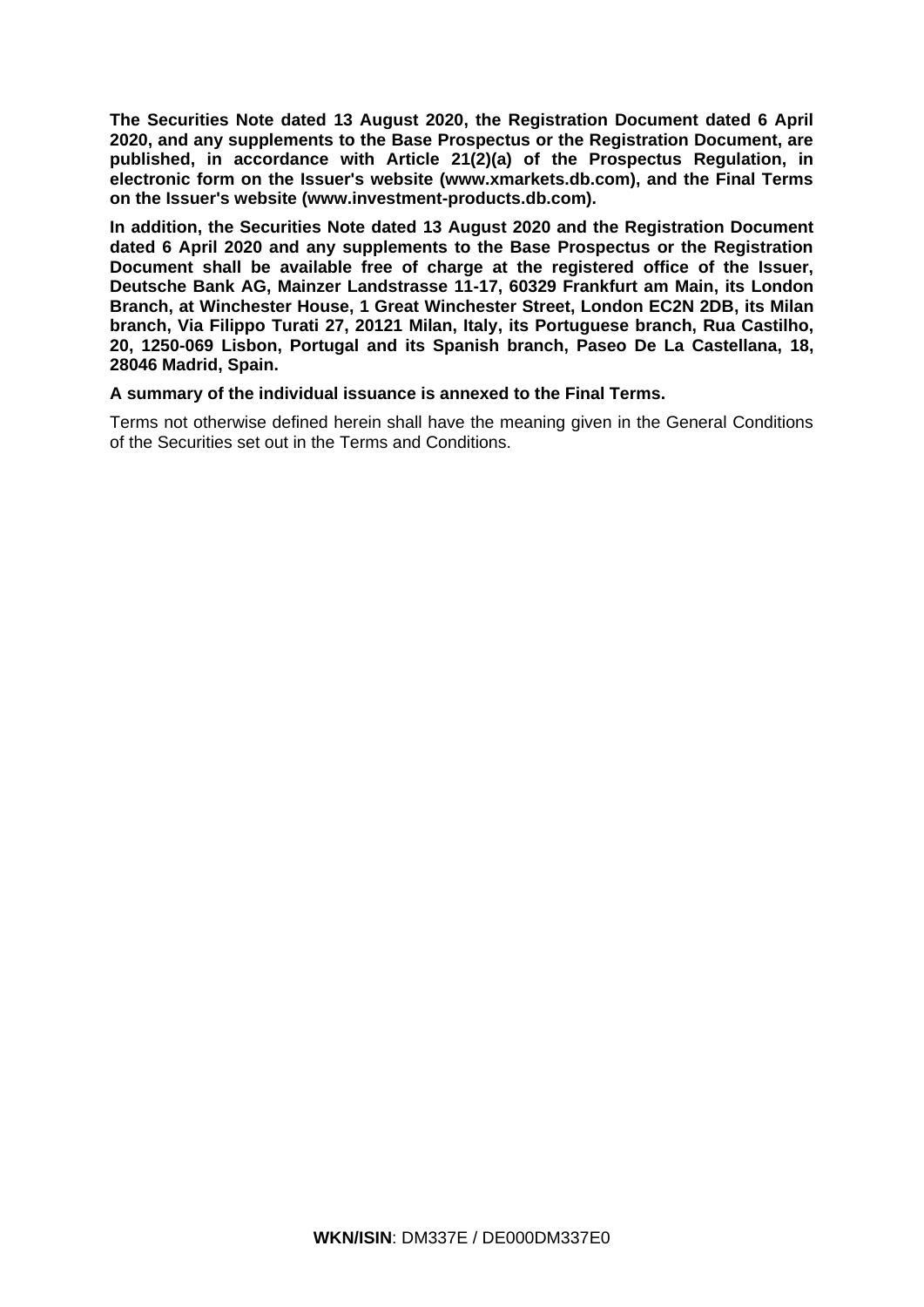## **Economic terms of the Securities**

The following description of the Security explains the economic terms of the Security and its characteristics.

## Product No. W1: Call Warrant and Discount Call Warrant

Investors can participate disproportionately (with leverage) in the positive development of the Underlying with this Call Warrant.

Conversely, investors also participate with leverage in the negative development of the Underlying and additionally bear the risk of receiving only the Minimum Amount if the Underlying is less than or equal to or less than (as specified in the applicable Final Terms) the Strike. On the Settlement Date, investors r eceive as the Cash Amount the product of the Multiplier and the amount by which the Final Reference Level exceeds the Strike. For a Discount Call Warrant, the Cash Amount is limited to the Maximum Amount. If the Final Reference Level is less than or equal to or less than (as specified in the applicable Final Terms) the Strike, investors will only receive the Minimum Amount.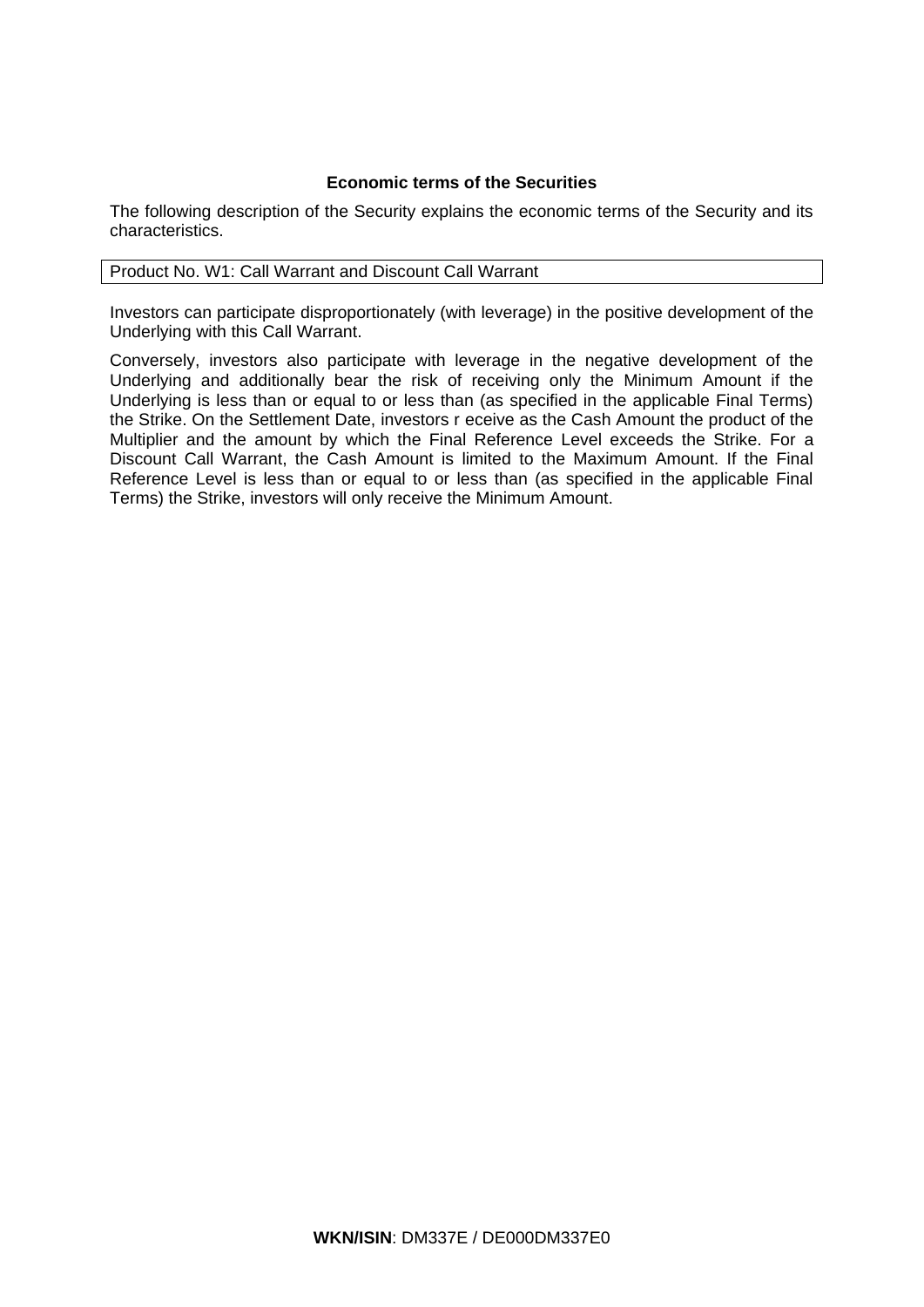## **Terms and Conditions**

The following "**Specific Terms of the Securities**" relating to the Securities shall, for the relevant Series of Securities, complete and put in concrete terms the General Conditions of the Securities for the purposes of such Series of Securities. The Specific Terms of the Securities and the General Conditions of the Securities together constitute the "**Terms and Conditions**" of the relevant Securities.

| <b>Security Type</b>               | Warrant /Call Warrant                                                                                                                                                                                      |  |
|------------------------------------|------------------------------------------------------------------------------------------------------------------------------------------------------------------------------------------------------------|--|
| <b>ISIN</b>                        | DE000DM337E0                                                                                                                                                                                               |  |
| <b>WKN</b>                         | <b>DM337E</b>                                                                                                                                                                                              |  |
| <b>Issuer</b>                      | Deutsche Bank AG, Frankfurt am Main                                                                                                                                                                        |  |
| Number of the Securities           | up to 5,000 Securities at SEK 100,000 each with an aggregate<br>nominal amount of up to SEK 500,000,000                                                                                                    |  |
| <b>Issue Price</b>                 | SEK 17,500.00 per Security                                                                                                                                                                                 |  |
| Nominal Amount                     | SEK 100,000 per Security                                                                                                                                                                                   |  |
| <b>Calculation Agent</b>           | Deutsche Bank AG, London Branch                                                                                                                                                                            |  |
|                                    |                                                                                                                                                                                                            |  |
| <b>Underlying</b>                  |                                                                                                                                                                                                            |  |
| <b>Alternative Fund Provisions</b> | Applicable. The Alternative Fund Provisions in Annex 4 to the<br>General Conditions of the Securities apply to the Securities.                                                                             |  |
| Underlying                         | Type: Index                                                                                                                                                                                                |  |
|                                    | Name: Deutsche Bank Global Opportunity 17% Index                                                                                                                                                           |  |
|                                    | Sponsor of the Underlying: DWS Investment S.A.                                                                                                                                                             |  |
|                                    | Bloomberg page: DBXEGLOP Index                                                                                                                                                                             |  |
|                                    | Multi Exchange Index: Not ApplicableReference Source: as<br>defined in §5 (5) (i) of the General ConditionsRelated Exchange:<br>as defined in §5(5)(j) of the General ConditionsReference<br>Currency: EUR |  |
|                                    | ISIN: LU0838782315                                                                                                                                                                                         |  |
|                                    | Fund Business Day: applicable                                                                                                                                                                              |  |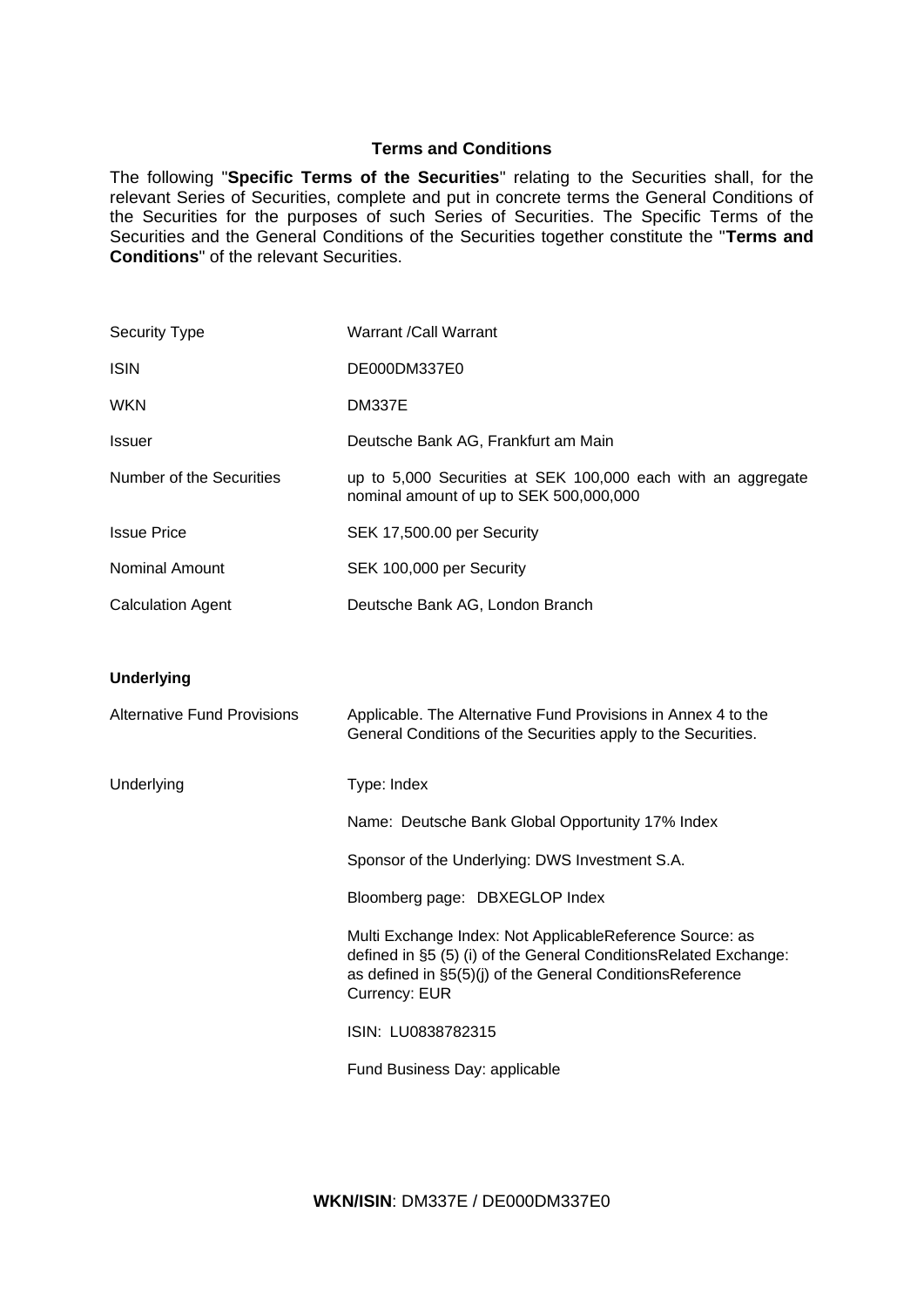### **Product Details**

| Settlement                                                  | <b>Cash Settlement</b>                                                                                                                                                                                                                                            |  |
|-------------------------------------------------------------|-------------------------------------------------------------------------------------------------------------------------------------------------------------------------------------------------------------------------------------------------------------------|--|
| Multiplier                                                  | A number which will be determined by the Issuer on the Initial<br>Valuation Date and which will not be less than 0.80 nor more than<br>1.30. The definitive value will be made available on the website of<br>the Issuer (www.xmarkets.db.com) by the Issue Date. |  |
| Initial Reference Level                                     | The Reference Level on the Initial Valuation Date                                                                                                                                                                                                                 |  |
| <b>Final Reference Level</b>                                | The arithmetic average of the Reference Levels observed on all<br>the Valuation Dates.                                                                                                                                                                            |  |
| Reference Level                                             | In respect of any day, an amount (which shall be deemed to be a<br>monetary value in the Reference Currency) equal to the Relevant<br>Reference Level Value on such day quoted by or published on the<br>Reference Source.                                        |  |
| <b>Relevant Reference Level</b><br>Value                    | The official closing level of the Underlying on the Reference<br>Source                                                                                                                                                                                           |  |
| <b>Specific definitions</b><br>applicable to the Securities |                                                                                                                                                                                                                                                                   |  |
| Cash Amount                                                 |                                                                                                                                                                                                                                                                   |  |
|                                                             | $\frac{\text{Final Reference Level}}{\text{Initial Reference Level}} - \text{Strike} \Big) \times \text{SEK } 100{,}000 \times \text{Multiplier}$                                                                                                                 |  |
|                                                             | provided that the Cash Amount will not be less than the Minimum<br>Amount.                                                                                                                                                                                        |  |
| <b>Strike</b>                                               | 100 percent                                                                                                                                                                                                                                                       |  |
| <b>Relevant Dates</b>                                       |                                                                                                                                                                                                                                                                   |  |
| <b>Issue Date</b>                                           | 14 April 2021                                                                                                                                                                                                                                                     |  |
| <b>Valuation Dates</b>                                      | 31 March 2025, 30 April 2025, 02 June 2025, 30 June 2025, 31<br>July 2025, 01 September 2025, 30 September 2025, 31 October<br>2025, 01 December 2025, 02 January 2026, 02 February 2026, 02<br>March 2026, 31 March 2026.                                        |  |
| <b>Initial Valuation Date</b>                               | 31 March 2021                                                                                                                                                                                                                                                     |  |
| Settlement Date                                             | 16 April 2026, or, if such day is not a Business Day, the<br>Settlement Date is postponed to the next day which is a Business<br>Day                                                                                                                              |  |
| Minimum Amount                                              | Zero                                                                                                                                                                                                                                                              |  |

**WKN/ISIN**: DM337E / DE000DM337E0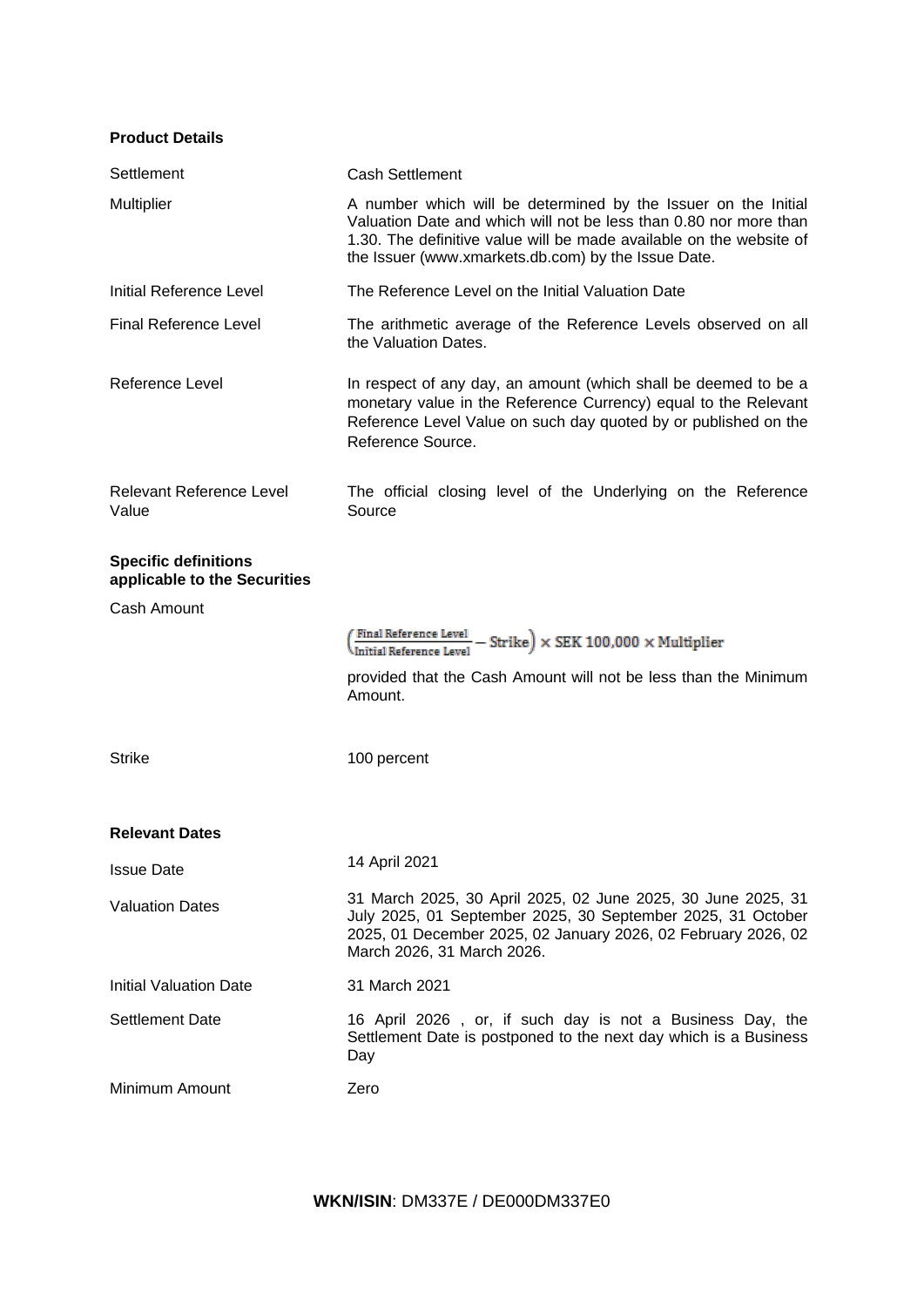| <b>Further Information</b>    |                                                                                                                                                                                                                                                                                                                                                                                                                                                                             |
|-------------------------------|-----------------------------------------------------------------------------------------------------------------------------------------------------------------------------------------------------------------------------------------------------------------------------------------------------------------------------------------------------------------------------------------------------------------------------------------------------------------------------|
| <b>Type of Exercise</b>       | European Style                                                                                                                                                                                                                                                                                                                                                                                                                                                              |
| <b>Exercise Date</b>          | 31 March 2026                                                                                                                                                                                                                                                                                                                                                                                                                                                               |
| <b>Automatic Exercise</b>     | Automatic Exercise is applicable                                                                                                                                                                                                                                                                                                                                                                                                                                            |
| <b>Settlement Currency</b>    | Swedish Krona ("SEK")                                                                                                                                                                                                                                                                                                                                                                                                                                                       |
| <b>Business Day</b>           | A day on which the Trans-European Automated Real-time Gross<br>Settlement Express Transfer (TARGET2) system is open, and on<br>which commercial banks and foreign exchange markets settle<br>payments in the Business Day Locations specified in the Product<br>Terms and on which each relevant Clearing Agent settles<br>payments. Saturday and Sunday are not considered Business<br>Days and 24 December and 31 December each year are not<br>considered Business Days. |
| <b>Business Day Locations</b> | London, Frankfurt am Main, Luxembourg and Stockholm                                                                                                                                                                                                                                                                                                                                                                                                                         |
| <b>Correction Period</b>      | Two Business Days prior to the due date for any payment or<br>delivery under the Securities, the amount of which is determined in<br>whole or in part by reference to such value or price of the<br>Reference Item                                                                                                                                                                                                                                                          |
| <b>Clearing Agent</b>         | Euroclear Sweden AB (formerly known as VPC AB), PO Box 191,<br>Klarabergsviaduckten 63, 101 23 Stockholm, Sweden                                                                                                                                                                                                                                                                                                                                                            |
| Form of Securities            | <b>Swedish Securities</b>                                                                                                                                                                                                                                                                                                                                                                                                                                                   |
| Governing Law                 | English law                                                                                                                                                                                                                                                                                                                                                                                                                                                                 |
| Minimum Redemption payable    | Not applicable                                                                                                                                                                                                                                                                                                                                                                                                                                                              |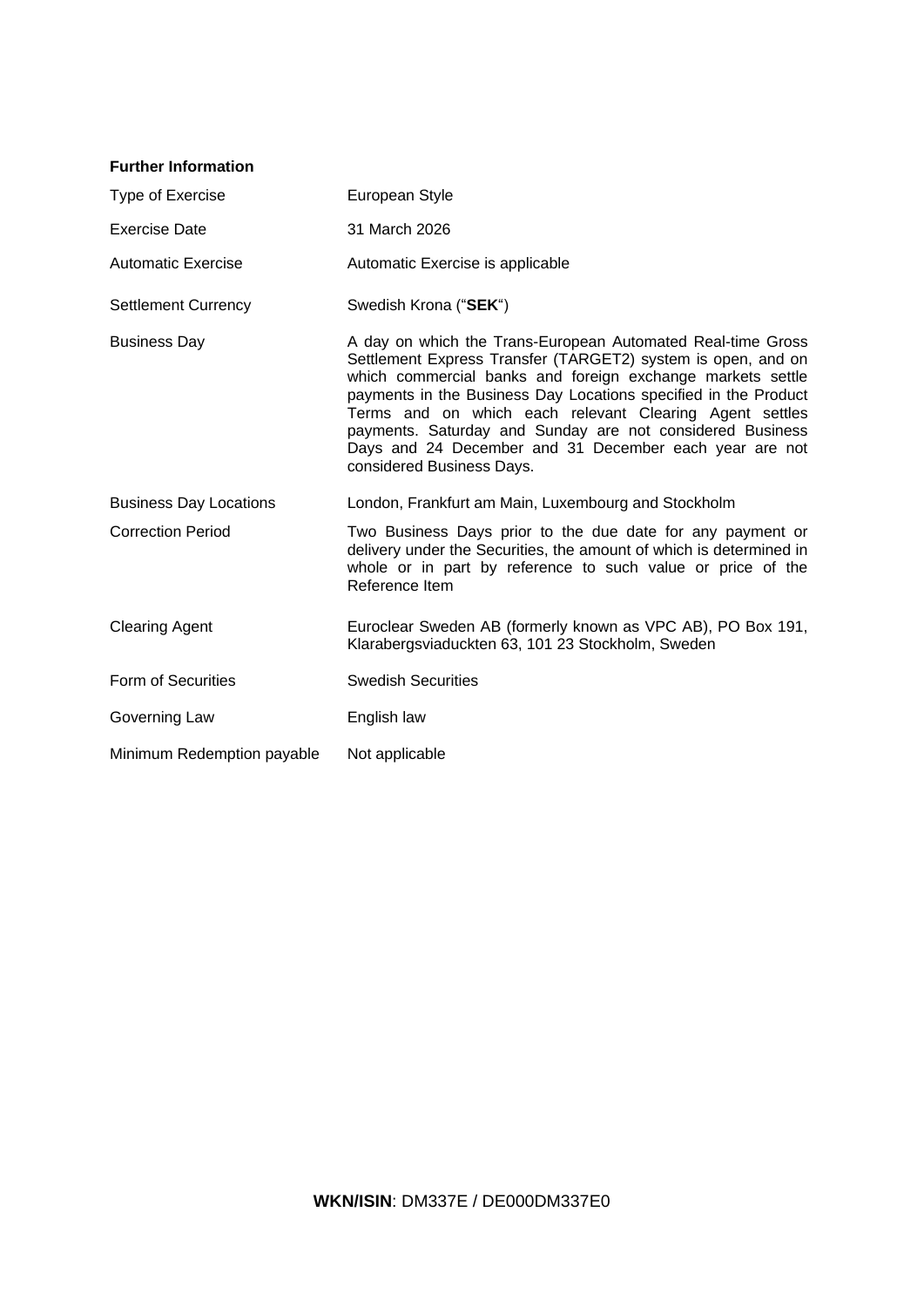# **Further information about the offering of the Securities**

# **Listing and trading**

| Listing and trading                                           | Application has been made to list and admit the<br>Securities to trading on the Nordic MTF, which is not a<br>regulated market for the purposes of Directive<br>2014/65/EU,                                                                                                                                                    |
|---------------------------------------------------------------|--------------------------------------------------------------------------------------------------------------------------------------------------------------------------------------------------------------------------------------------------------------------------------------------------------------------------------|
|                                                               | No application has been made to admit the Securities to<br>the regulated market of any exchange                                                                                                                                                                                                                                |
| Minimum trade size                                            | One Security                                                                                                                                                                                                                                                                                                                   |
| Estimate of total expenses related to<br>admission to trading | <b>EUR 3000</b>                                                                                                                                                                                                                                                                                                                |
| <b>Offering of Securities</b>                                 |                                                                                                                                                                                                                                                                                                                                |
| Investor minimum subscription amount                          | One Security                                                                                                                                                                                                                                                                                                                   |
| Investor maximum subscription amount                          | Not Applicable                                                                                                                                                                                                                                                                                                                 |
| The subscription period                                       | Applications to subscribe for the Securities may<br>be made through the Distributor from 04 February<br>2021 (inclusively) until the "Primary Market End Date"<br>which is 19 March 2021 (inclusively) (subject to<br>adjustment) during the hours in which banks are<br>generally open for business in Sweden.                |
|                                                               | The Issuer reserves the right for any reason to reduce<br>the number of Securities offered.                                                                                                                                                                                                                                    |
|                                                               | In the event that during the Subscription Period the<br>requests exceed the amount of the offer destined to<br>prospective investors equal to the maximum aggregate<br>nominal amount, the Issuer may proceed to early<br>terminate the Subscription Period and may immediately<br>suspend the acceptance of further requests. |
|                                                               | Any such change or any amendment to the Subscription<br>Period will be communicated to investors by means of a<br>notice published on the website of the Issuer (www.se.x-<br>markets.db.com).                                                                                                                                 |
| Cancellation of the issuance of the<br><b>Securities</b>      | The Issuer reserves the right for any reason to cancel<br>the issuance of the Securities.                                                                                                                                                                                                                                      |
|                                                               | Any such decision will be communicated to investors by<br>means of a notice published on the website of the Issuer<br>(www.se.x-markets.db.com).                                                                                                                                                                               |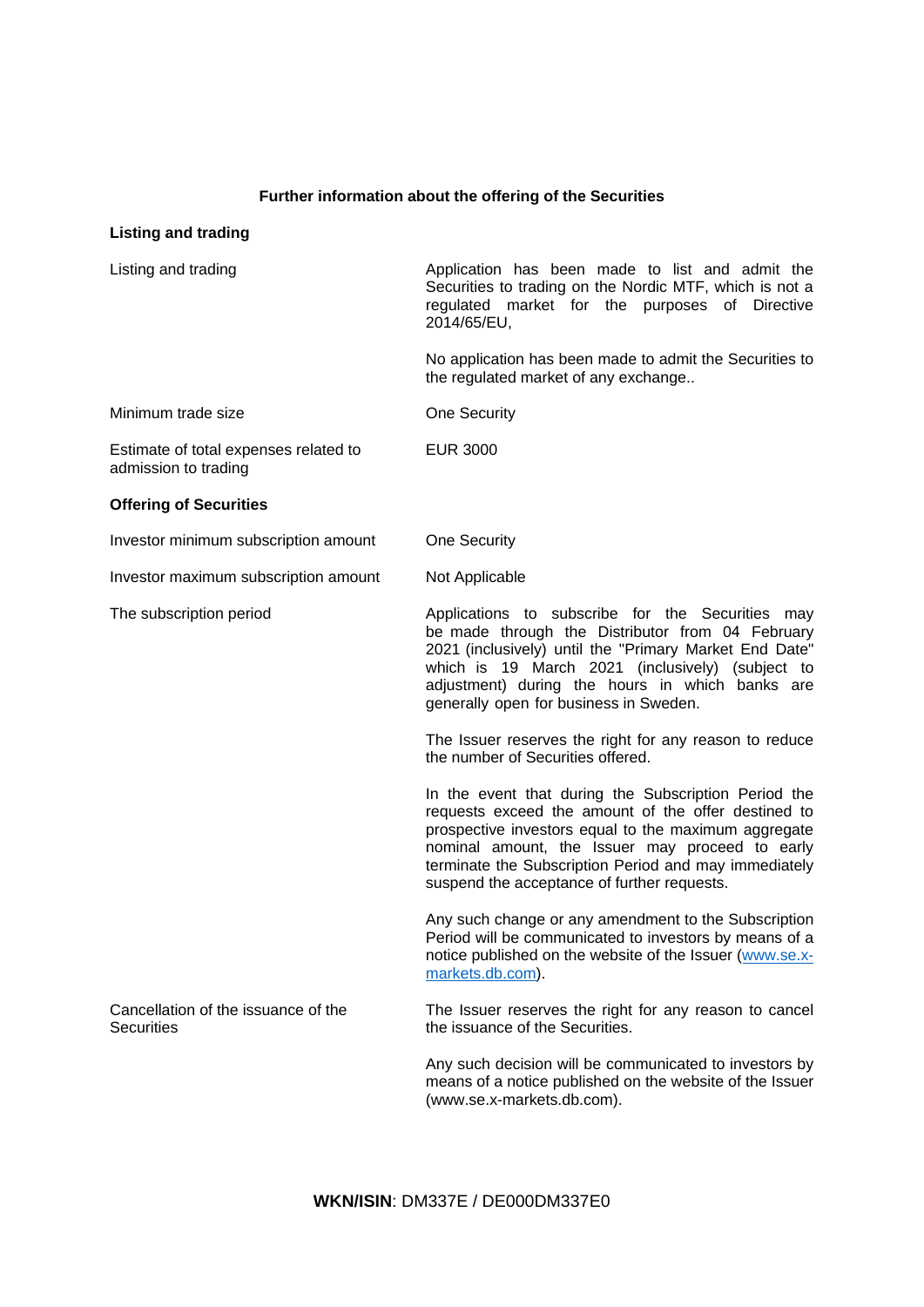|                                                                                                                                                        | For the avoidance of doubt, if any application has been<br>made by a potential investor and the Issuer exercises<br>such a right, each such potential investor shall not be<br>entitled to subscribe or otherwise purchase any<br>Securities.                                                                                                             |
|--------------------------------------------------------------------------------------------------------------------------------------------------------|-----------------------------------------------------------------------------------------------------------------------------------------------------------------------------------------------------------------------------------------------------------------------------------------------------------------------------------------------------------|
| Early closing of the subscription period of<br>the Securities                                                                                          | The Issuer reserves the right for any reason to close the<br>Subscription Period early.                                                                                                                                                                                                                                                                   |
|                                                                                                                                                        | Any such decision will be communicated to investors by<br>means of a notice published on the website of the Issuer<br>(www.se.x-markets.db.com)                                                                                                                                                                                                           |
| Conditions to which the offer is subject:                                                                                                              | Offers of the Securities are conditional on their issue.                                                                                                                                                                                                                                                                                                  |
| Description of the application process:                                                                                                                | Applications for the Securities can be made in Sweden<br>at participating branches of a Distributor.                                                                                                                                                                                                                                                      |
|                                                                                                                                                        | Applications will be in accordance with the relevant<br>Distributor's usual procedures, notified to investors by<br>the relevant Distributor                                                                                                                                                                                                              |
|                                                                                                                                                        | Prospective investors will not be required to enter into<br>any contractual arrangements directly with the Issuer<br>relating to the subscription for the Securities                                                                                                                                                                                      |
| Description of possibility to reduce<br>subscriptions and manner for refunding<br>excess amount paid by applicants:                                    | Not applicable                                                                                                                                                                                                                                                                                                                                            |
| Details of the method and time limits for<br>paying up and delivering the Securities:                                                                  | Investors will be notified by the Issuer or the relevant<br>financial intermediary of their allocations of Securities<br>and the settlement arrangements in respect thereof. The<br>Securities will be issued on the Issue Date and the<br>Securities will be delivered on the Value Date against<br>payment to the Issuer of the net subscription price. |
| Manner in and date on which results of the<br>offer are to be made public:                                                                             | The Issuer will in its sole discretion determine the final<br>amount of Securities to be issued (which will be<br>dependent on the outcome of the offer), up to a limit of<br>5,000 Securities                                                                                                                                                            |
|                                                                                                                                                        | The precise number of Securities to be issued will be<br><b>MTF</b><br>published on the website of the Nordic<br>(www.ngm.se) on or around the Issue Date                                                                                                                                                                                                 |
|                                                                                                                                                        | The results of the offer will be available from the<br>Distributor following the Subscription Period and prior to<br>the Issue Date                                                                                                                                                                                                                       |
| Procedure for exercise of any right of pre-<br>emption, negotiability of subscription rights<br>and treatment of subscription rights not<br>exercised: | Not applicable                                                                                                                                                                                                                                                                                                                                            |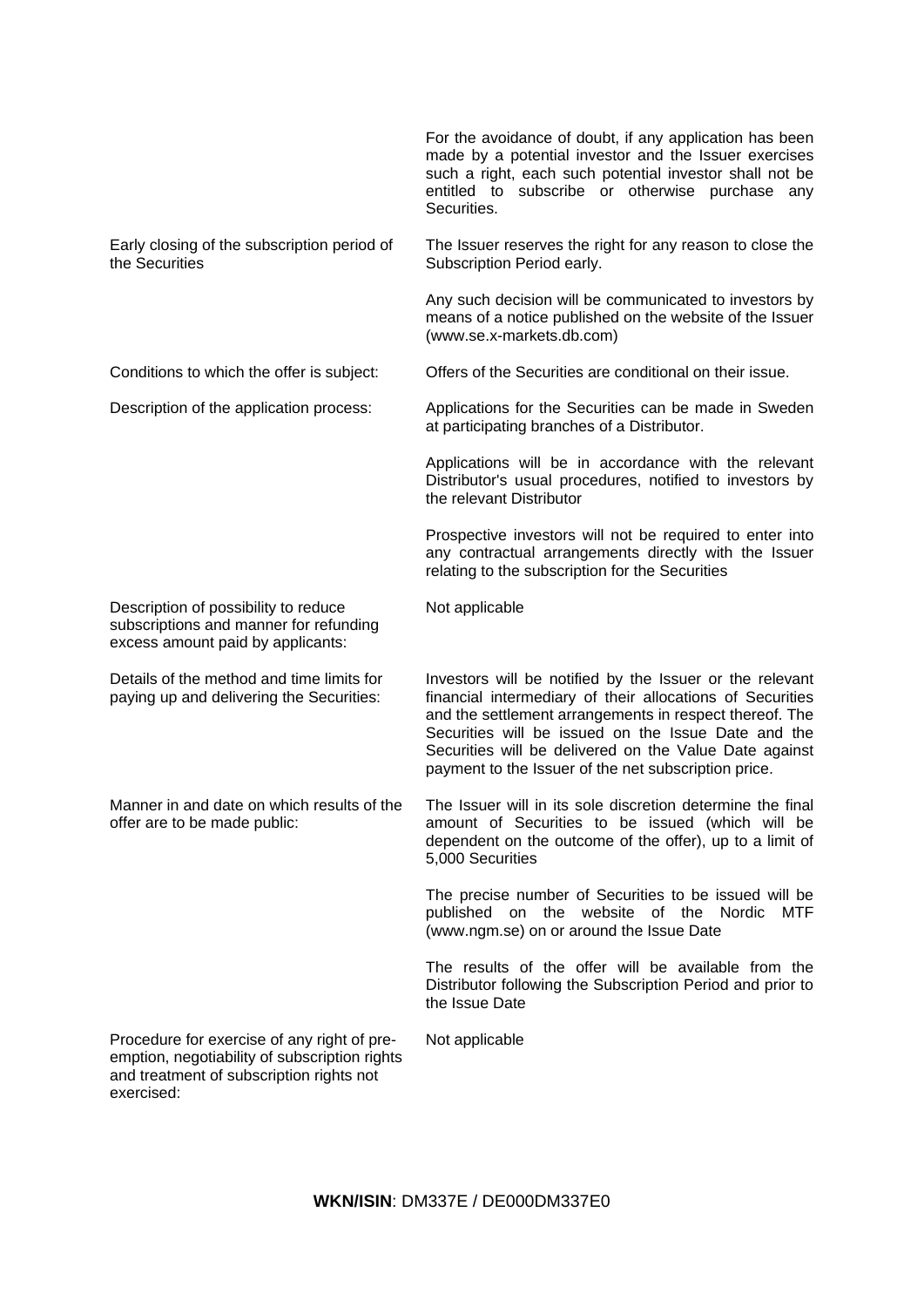| Categories of potential investors to which<br>the Securities are offered and whether<br>tranche(s) have been reserved for certain                  | Qualified investors within the meaning of the Prospectus<br>Regulation and non-qualified investors                                                                                                                                                                                                                                                                                                                         |
|----------------------------------------------------------------------------------------------------------------------------------------------------|----------------------------------------------------------------------------------------------------------------------------------------------------------------------------------------------------------------------------------------------------------------------------------------------------------------------------------------------------------------------------------------------------------------------------|
| countries:                                                                                                                                         | The Offer may be made in the Kingdom of Sweden to<br>any person which complies with all other requirements<br>for investment as set out in the Base Prospectus or<br>otherwise determined by the Issuer and/or the relevant<br>financial intermediaries. In other EEA countries, offers<br>will only be made pursuant to an exemption under the<br>Prospectus Regulation as<br>implemented<br>in<br>such<br>jurisdictions. |
| Process for notification to applicants of the<br>amount allotted and the indication whether<br>dealing may begin before notification is<br>made:   | Each investor will be notified by the relevant Distributor<br>of its allocation of Securities after the end of the<br>Subscription Period and before the Issue Date                                                                                                                                                                                                                                                        |
|                                                                                                                                                    | No dealings in the Security may take place prior to the<br><b>Issue Date</b>                                                                                                                                                                                                                                                                                                                                               |
| Name(s) and address(es), to the extent<br>known to the Issuer, of the placement<br>agents in the various countries where the<br>offer takes place. | Fondkommission<br>Strukturinvest<br>(FK)<br>AB,<br>Stora<br>Badhusgatan 18-20, 411 21 Göteborg, Sweden (the<br>"Distributor")                                                                                                                                                                                                                                                                                              |
|                                                                                                                                                    | The<br>Issuer reserves the right to appoint other<br>distributors during the Subscription Period, which will be<br>communicated to investors by means of a notice<br>published on the website of the Issuer (www.se.x-<br>markets.db.com)                                                                                                                                                                                  |
| Consent to use of Prospectus:                                                                                                                      | The Issuer consents to the use of the Prospectus by the<br>following financial intermediaries (individual consent):<br>Fondkommission<br>(FK)<br>Stora<br>Strukturinvest<br>AB,<br>Badhusgatan 18-20, 411 21 Göteborg, Sweden.                                                                                                                                                                                             |
|                                                                                                                                                    | Individual consent to the later resale and final placement<br>of the Securities by the financial intermediaries is given<br>in relation to Sweden.                                                                                                                                                                                                                                                                         |
|                                                                                                                                                    | The subsequent resale or final placement of Securities<br>by financial intermediaries can be made during the<br>period from 03 February 2021 (inclusively) until 19<br>March 2021 (inclusively) and as long as this Prospectus<br>is valid in accordance with Article 9 of the Prospectus<br>Regulation.                                                                                                                   |
| <b>PROHIBITION OF SALES TO RETAILS</b><br><b>INVESTORS IN THE EEA</b>                                                                              | Not Applicable                                                                                                                                                                                                                                                                                                                                                                                                             |
| <b>Fees</b>                                                                                                                                        |                                                                                                                                                                                                                                                                                                                                                                                                                            |
| Fees paid by the Issuer to the distributor                                                                                                         |                                                                                                                                                                                                                                                                                                                                                                                                                            |
| <b>Trailer Fee</b>                                                                                                                                 | Not applicable                                                                                                                                                                                                                                                                                                                                                                                                             |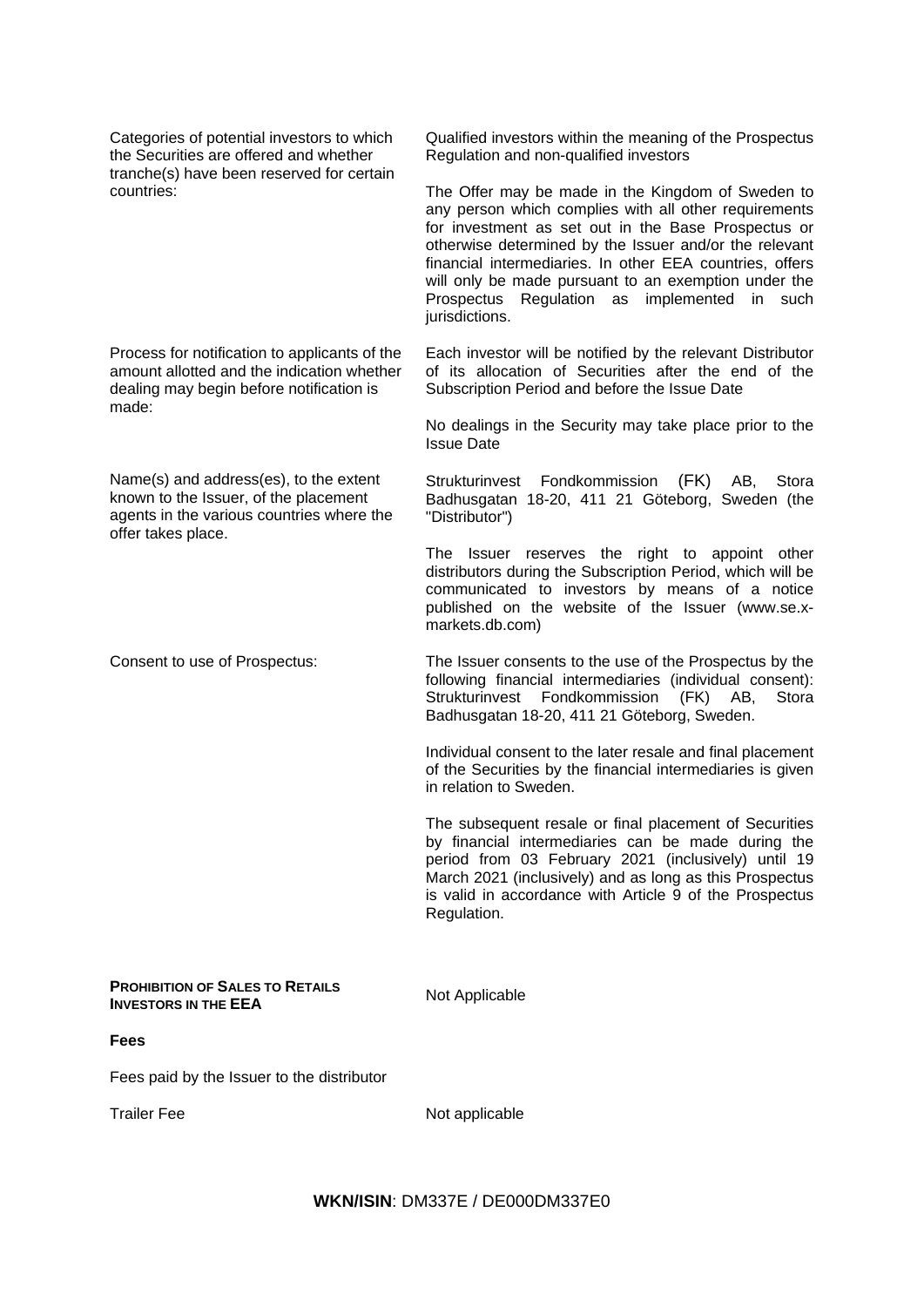| <b>Placement Fee</b>                                               | Upto 3.00 per cent of the Nominal Amount                                                                                                                                                                                                                                                                                                                                                                                                                                                                                                                                                                                                                                                                                           |                  |  |
|--------------------------------------------------------------------|------------------------------------------------------------------------------------------------------------------------------------------------------------------------------------------------------------------------------------------------------------------------------------------------------------------------------------------------------------------------------------------------------------------------------------------------------------------------------------------------------------------------------------------------------------------------------------------------------------------------------------------------------------------------------------------------------------------------------------|------------------|--|
| <b>Other Fees</b>                                                  | Not Applicable                                                                                                                                                                                                                                                                                                                                                                                                                                                                                                                                                                                                                                                                                                                     |                  |  |
| Fees charged by the Issuer to the<br>Securityholders post issuance | Not applicable                                                                                                                                                                                                                                                                                                                                                                                                                                                                                                                                                                                                                                                                                                                     |                  |  |
| <b>Costs/Distribution Fees</b>                                     |                                                                                                                                                                                                                                                                                                                                                                                                                                                                                                                                                                                                                                                                                                                                    |                  |  |
| Amount of any expenses and taxes                                   | Ex-ante entry costs:                                                                                                                                                                                                                                                                                                                                                                                                                                                                                                                                                                                                                                                                                                               | <b>SEK 4,750</b> |  |
| specifically charged to the subscriber or<br>purchaser:            | Ex-ante exit costs                                                                                                                                                                                                                                                                                                                                                                                                                                                                                                                                                                                                                                                                                                                 | <b>SEK 1,000</b> |  |
|                                                                    | Ex-ante running costs on yearly basis: 0                                                                                                                                                                                                                                                                                                                                                                                                                                                                                                                                                                                                                                                                                           |                  |  |
|                                                                    | Other expenses and taxes: none                                                                                                                                                                                                                                                                                                                                                                                                                                                                                                                                                                                                                                                                                                     |                  |  |
| Determination of the price by the Issuer                           | Both the Initial Issue Price of the Warrants linked to<br>Deutsche Bank Global Opportunity 17% Index and the<br>bid and ask prices quoted by the Issuer during its term<br>are based on the Issuer's internal pricing models.<br>Accordingly, unlike in an on exchange trading, for<br>example for shares, the prices quoted during the term<br>are not based on supply and demand. The prices in<br>particular contain a margin which the Issuer determines<br>at its free discretion and which may cover, in addition to<br>the Issuer's proceeds, the costs of structuring, market<br>making and settlement of the Partial Capital Protection<br>Certificate, any applicable sales costs (distribution fee)<br>and other costs. |                  |  |
| Distribution fee                                                   | Placement fee: Upto 3.00 per cent of the Nominal<br>Amount. The Issuer will either pay the placement fee<br>from the issue proceeds as a one-off turnover-related<br>distribution fee to the bank that sold the Warrants to the<br>customer (principal bank), or grant the latter a<br>corresponding discount from the Initial Issue Price.                                                                                                                                                                                                                                                                                                                                                                                        |                  |  |
| <b>Security ratings</b>                                            |                                                                                                                                                                                                                                                                                                                                                                                                                                                                                                                                                                                                                                                                                                                                    |                  |  |
| Rating                                                             | The Securities have not been rated.                                                                                                                                                                                                                                                                                                                                                                                                                                                                                                                                                                                                                                                                                                |                  |  |
| Interests of natural and legal persons<br>involved in the issue    |                                                                                                                                                                                                                                                                                                                                                                                                                                                                                                                                                                                                                                                                                                                                    |                  |  |
| Interests of natural and legal persons<br>involved in the issue    | Save for the Distributor regarding the fees as set out<br>under "Fees" above, so far as the Issuer is aware, no<br>person involved in the issue of the Securities has an<br>interest material to the offer.                                                                                                                                                                                                                                                                                                                                                                                                                                                                                                                        |                  |  |
| <b>Publication of notices</b>                                      |                                                                                                                                                                                                                                                                                                                                                                                                                                                                                                                                                                                                                                                                                                                                    |                  |  |
| <b>Publication of notices</b>                                      | Notices will, in deviation from §16(1) of the General<br>Conditions of the Securities, be published on the<br>website www.investment-products.db.com.                                                                                                                                                                                                                                                                                                                                                                                                                                                                                                                                                                              |                  |  |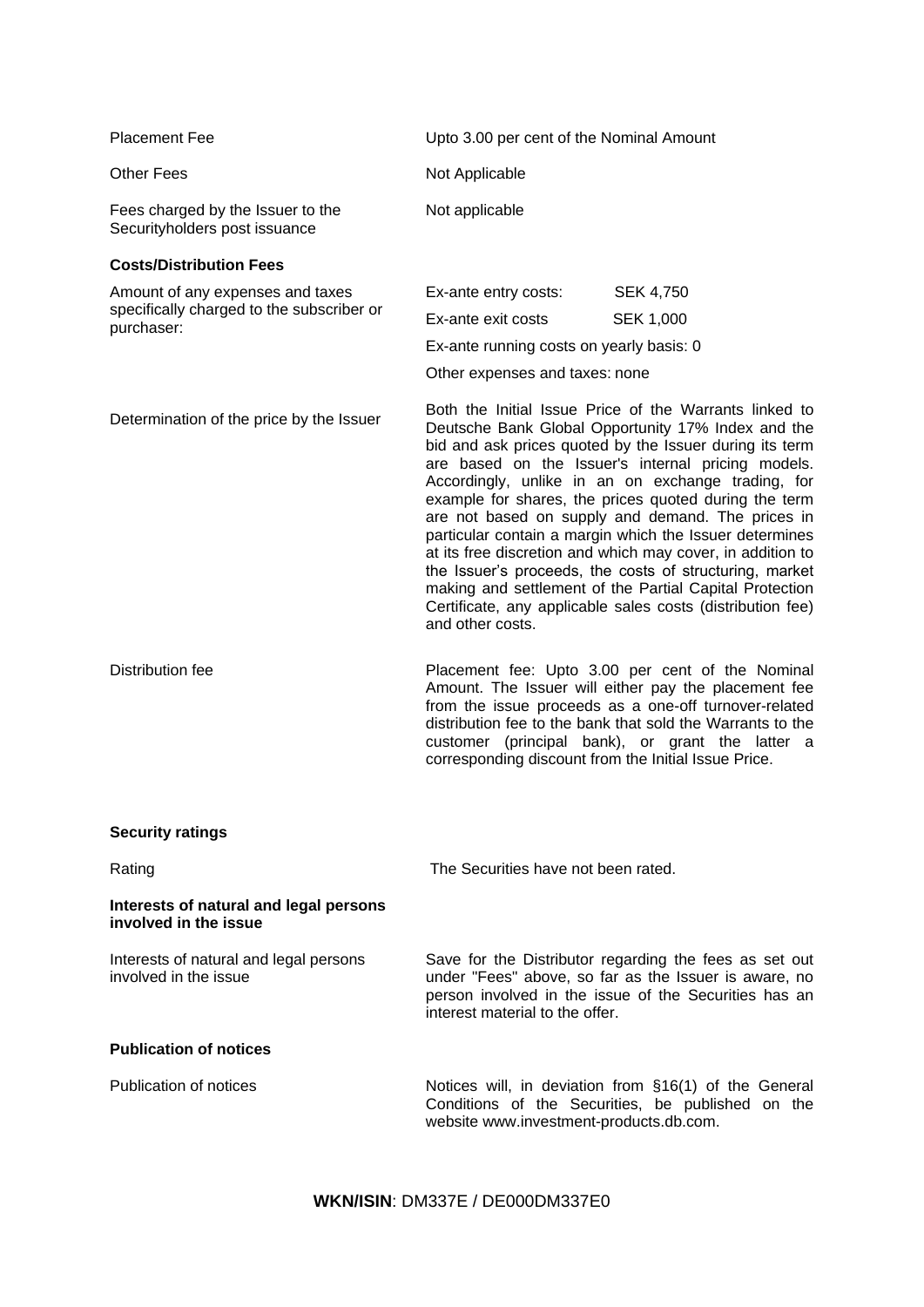**WKN/ISIN**: DM337E / DE000DM337E0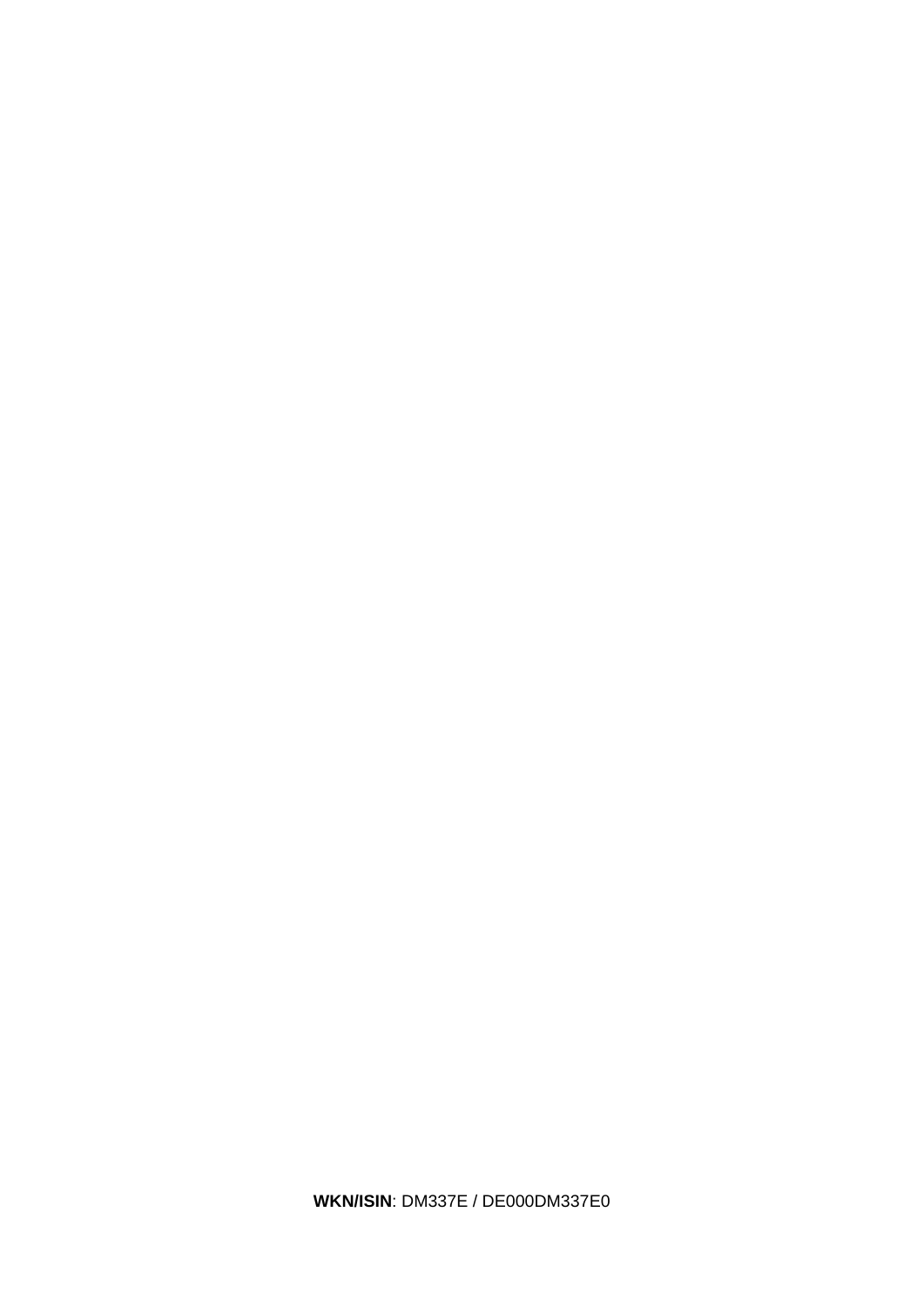### **Information relating to the Underlying**

Information on the Underlying, on the past and future performance of the Underlying and its volatility can be obtained on the public website on https://index.db.com/ and on the Bloomberg page DBXEGLOP Index.

As at the date of these Final Terms, Deutsche Bank AG, London Branch appears in the Register of administrators and benchmarks established and maintained by the European Securities and Markets Authority pursuant to Article 36 of the Regulation (EU) 2016/1011 of the European Parliament and of the Council of 8 June 2016 on indices used as benchmarks in financial instruments and financial contracts or to measure the performance of investment funds and amending Directives 2008/48/EC and 2014/17/EU and Regulation (EU) No 596/2014 ("**Benchmark Regulation**").

The sponsor of the, or each, index composing the Underlying also maintains an Internet Site at the following address where further information may be available free of charge in respect of the Underlying (including a description of the essential characteristics of the index, comprising, as applicable, the type of index, the method and formulas of calculation, a description of the individual selection process of the index components and the adjustment rules).

Index Sponsor: Deutsche Bank AG, London Branch Internet Site of Index Sponsor: https://index.db.com/

### **Further information published by the Issuer**

The Issuer does not intend to provide any further information on the Underlying.

### **Country specific information:**

Offers may be made in Sweden to any person which complies with all other requirements for investment as set out in the Base Prospectus or otherwise determined by the Issuer and/or the relevant financial intermediaries.

Agent in Sweden The Agent in Sweden is Skandinaviska Enskilda Banken AB, SE-106 40 STOCKHOLM - Kungsträdgårdsgatan 8.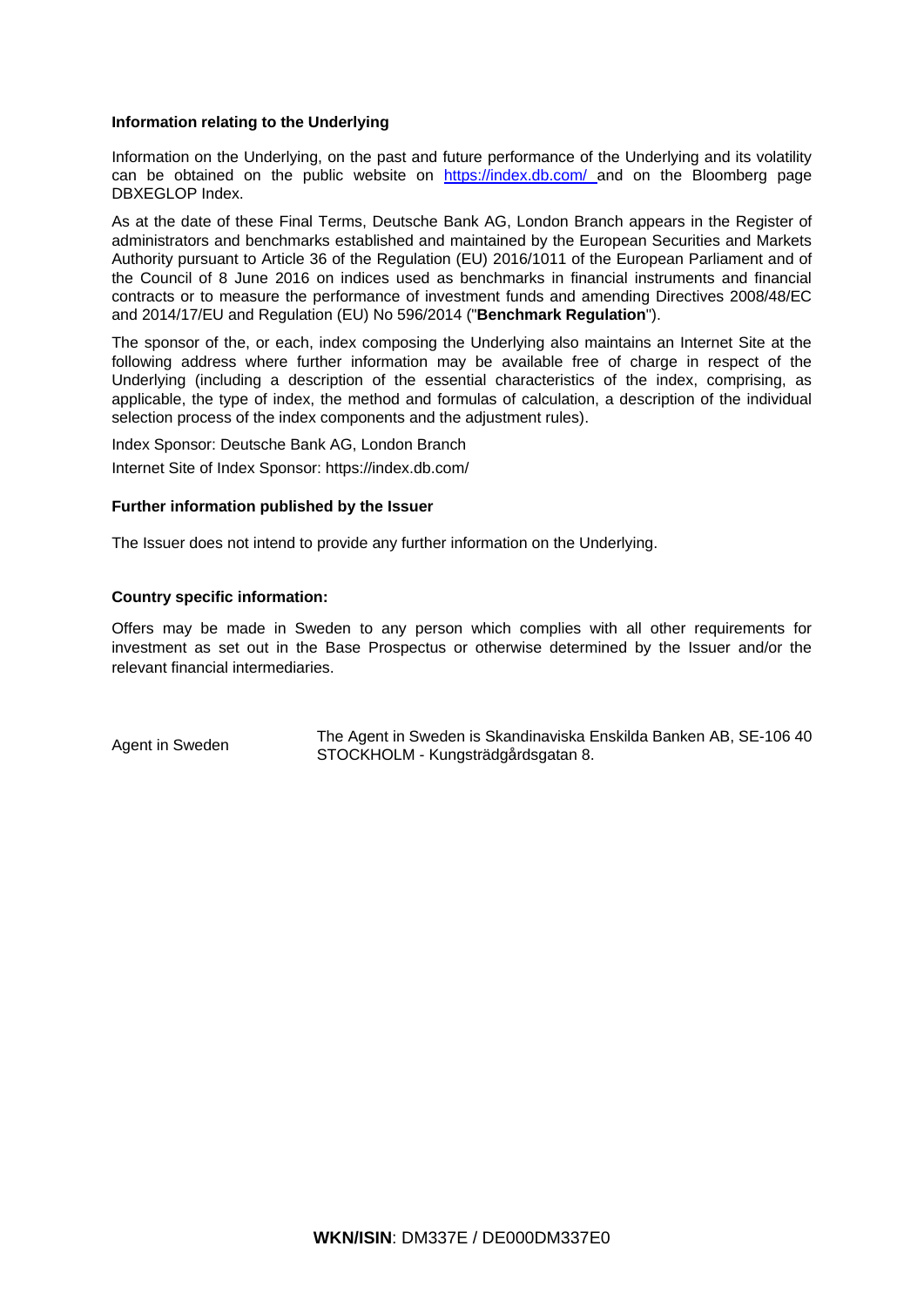## **Annex to the Final Terms**

### **Issue-specific summary**

#### **Section A – Introduction containing warnings**

#### **Warnings**

a) The summary should be read as an introduction to the Prospectus.

- b) Investors should base any decision to invest in the securities on a consideration of the Prospectus as a whole.
- c) Investors could lose all (total loss) or part of their invested capital.
- d) Where a claim relating to the information contained in the Prospectus is brought before a court, the plaintiff investors might, under national law, have to bear the costs of translating the Prospectus, including any supplements, as well as the corresponding Final Terms before the legal proceedings are initiated.
- e) Civil liability attaches only to those persons who have tabled and submitted the summary including any translation thereof, but only where the summary is misleading, inaccurate or inconsistent, when read together with the other parts of the Prospectus, or where it does not provide, when read together with the other parts of the Prospectus, key information in order to aid investors when considering whether to invest in such securities.
- f) You are about to purchase a product that is not simple and may be difficult to understand

#### **Introductory information**

#### **Name and international securities identification number**

The Warrants (the "**Securities**") offered under this Prospectus have the following securities identification numbers:

ISIN: DE000DM337E0 / WKN: DM337E

#### **Contact details of the issuer**

The Issuer (with Legal Entity Identifier (LEI) 7LTWFZYICNSX8D621K86) has its registered office at Taunusanlage 12, 60325 Frankfurt am Main, Federal Republic of Germany (telephone: +49-69-910-00).

#### **Approval of the prospectus; competent authority**

The Prospectus consists of a Securities Notes and a Registration Document.

The Securities Note has been approved by the Commission de Surveillance du Secteur Financier ("**CSSF**") on 13 August 2020. The business address of the CSSF is: 283, route d'Arlon, L-1150 Luxembourg, Luxembourg (telephone: +352 (0)26 251-1).

The Registration Document has been approved by the Commission de Surveillance du Secteur Financier ("**CSSF**") on 6 April 2020. The business address of the CSSF is: 283, route d'Arlon, L-1150 Luxembourg, Luxembourg (telephone: +352 (0)26 251-1).

#### **Section B – Key information on the Issuer**

### **Who is the issuer of the securities?**

#### **Domicile and legal form of the issuer**

Deutsche Bank Aktiengesellschaft (commercial name: Deutsche Bank) is a banking institution and a stock corporation incorporated in Germany and accordingly operates in accordance with Germany law. The Legal Entity Identifier (LEI) of Deutsche Bank is 7LTWFZYICNSX8D621K86. The Bank has its registered office in Frankfurt am Main, Germany. It maintains its head office at Taunusanlage 12, 60325 Frankfurt am Main, Germany

#### **Principal activities of the issuer**

The objects of Deutsche Bank, as laid down in its Articles of Association, include the transaction of all kinds of banking business, the provision of financial and other services and the promotion of international economic relations. The Bank may realise these objectives itself or through subsidiaries and affiliated companies. To the extent permitted by law, the Bank is entitled to transact all business and to take all steps which appear likely to promote the objectives of the Bank, in particular to acquire and dispose of real estate, to establish branches at home and abroad, to acquire, administer and dispose of participations in other enterprises, and to conclude enterprise agreements.

Deutsche Bank is organized into the following segments:

- Corporate Bank (CB);
- Investment Bank (IB);
- Private Bank (PB);
- Asset Management (AM);
- Capital Release Unit (CRU); and
- Corporate & Other (C&O).

In addition, Deutsche Bank has a country and regional organizational layer to facilitate a consistent implementation of global strategies.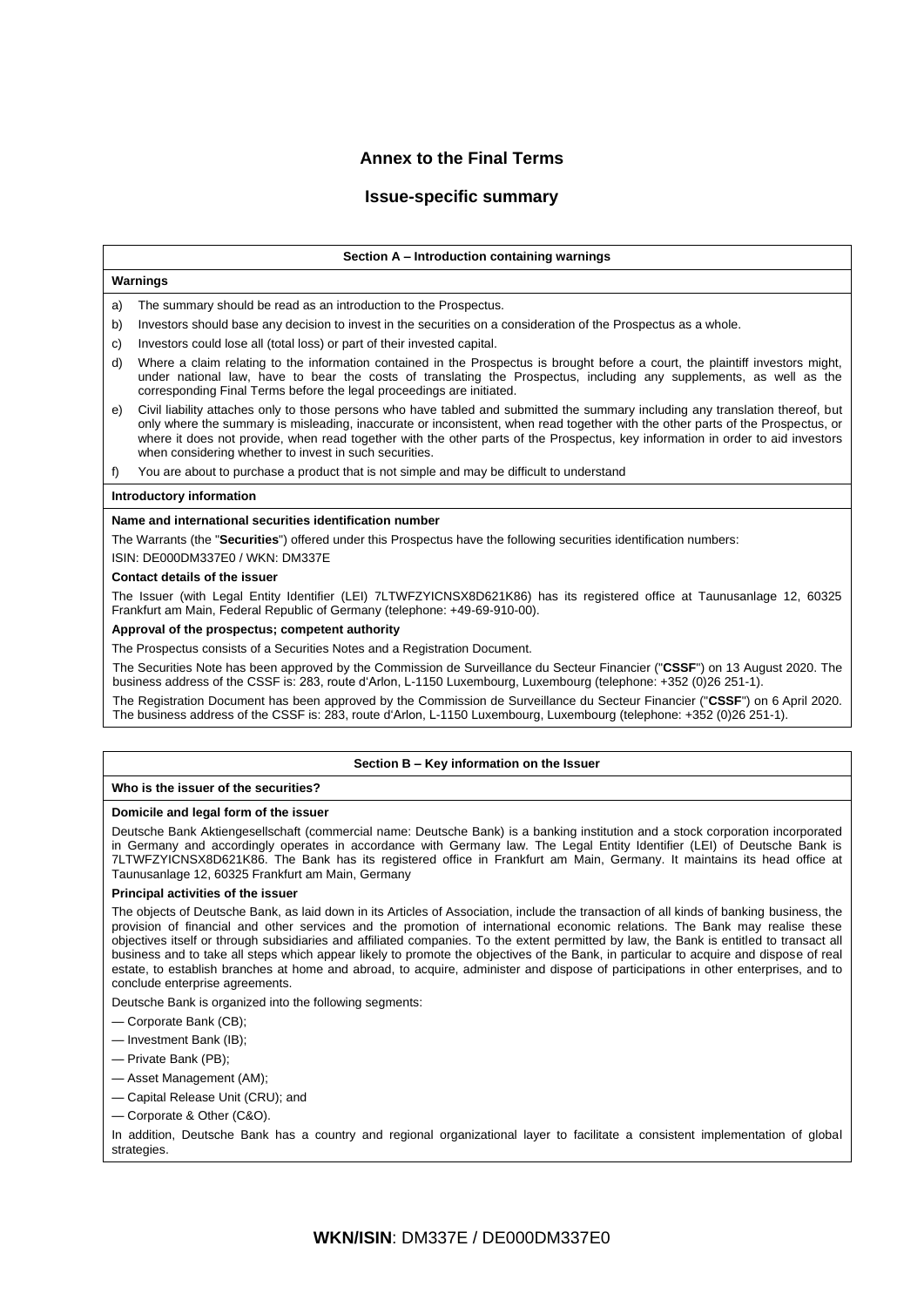The Bank has operations or dealings with existing and potential customers in most countries in the world. These operations and dealings include working through:

— subsidiaries and branches in many countries;

— representative offices in many other countries; and

— one or more representatives assigned to serve customers in a large number of additional countries.

#### **Major shareholders of the issuer**

Deutsche Bank is neither directly nor indirectly majority-owned or controlled by any other corporation, by any government or by any other natural or legal person severally or jointly.

Pursuant to German law and Deutsche Bank's Articles of Association, to the extent that the Bank may have major shareholders at any time, it may not give them different voting rights from any of the other shareholders.

Deutsche Bank is not aware of arrangements which may at a subsequent date result in a change of control of the company.

The German Securities Trading Act (*Wertpapierhandelsgesetz*) requires investors in publicly-traded corporations whose investments reach certain thresholds to notify both the corporation and the German Federal Financial Supervisory Authority (*Bundesanstalt für Finanzdienstleistungsaufsicht*) of such change within four trading days. The minimum disclosure threshold is 3 per cent. of the corporation's issued voting share capital. To the Bank's knowledge, there are only six shareholders holding more than 3 per cent. of Deutsche Bank shares or to whom more than 3 per cent. of voting rights are attributed, and none of these shareholders holds more than 10 per cent. of Deutsche Bank shares or voting rights.

#### **Key Managing Directors**

The key managing directors of the issuer are members of the issuer's Executive Board. These are: Christian Sewing, Karl von Rohr, Fabrizio Campelli, Frank Kuhnke, Bernd Leukert, Stuart Wilson Lewis, James von Moltke, Alexander von zur Mühlen, Christiana Riley and Prof. Dr. Stefan Simon.

#### **Statutory auditors**

Until 31 December 2019, the independent auditor for the period covered by the historical financial information of Deutsche Bank is KPMG Aktiengesellschaft Wirtschaftsprüfungsgesellschaft ("KPMG"). KPMG is a member of the chamber of public accountants (Wirtschaftsprüferkammer). With effect as of 1 January 2020, Ernst & Young GmbH Wirtschaftsprüfungsgesellschaft ("EY") has been appointed as independent auditor. EY is a member of the chamber of public accountants (*Wirtschaftsprüferkammer*).

#### **What is the key financial information regarding the issuer?**

The key financial information included in the tables below as of and for the financial years ended 31 December 2018 and 31 December 2019 has been extracted from the audited consolidated financial statements prepared in accordance with IFRS as of 31 December 2019. The key financial information included in the tables below as of 30 September 2020 and for the nine months periods ended 30 September 2020 and 30 September 2019 has been extracted from the unaudited consolidated interim financial information as of 30 September 2020.

| <b>Statement</b><br>οf<br>income<br>(in million Euro)                                                     | Nine months ending<br>30 September 2020<br>(unaudited) | Year ending<br>31 December<br>2019 | Nine months ending<br>30 September 2019<br>(unaudited) | Year ending<br>31 December 2018 |
|-----------------------------------------------------------------------------------------------------------|--------------------------------------------------------|------------------------------------|--------------------------------------------------------|---------------------------------|
| Net interest income                                                                                       | 8,961                                                  | 13,749                             | 10,483                                                 | $13,316^1$                      |
| Commissions and fee income                                                                                | 6,965                                                  | 9,520                              | 7,181                                                  | 10,039                          |
| Provision for credit losses                                                                               | 1,540                                                  | 723                                | 477                                                    | 525                             |
| financial<br>(losses)<br>Net<br>gains<br>on<br>assets/liabilities<br>at fair value through profit or loss | 1,949                                                  | 193                                | 288                                                    | $1,209^2$                       |
| Profit (loss) before income taxes                                                                         | 846                                                    | (2,634)                            | (1, 341)                                               | 1,330                           |
| Profit (loss)                                                                                             | 435                                                    | (5,265)                            | (3,781)                                                | 341                             |

**<sup>1</sup>** As adjusted as of 31 March 2020.

**.** 

**<sup>2</sup>** As adjusted as of 31 March 2020.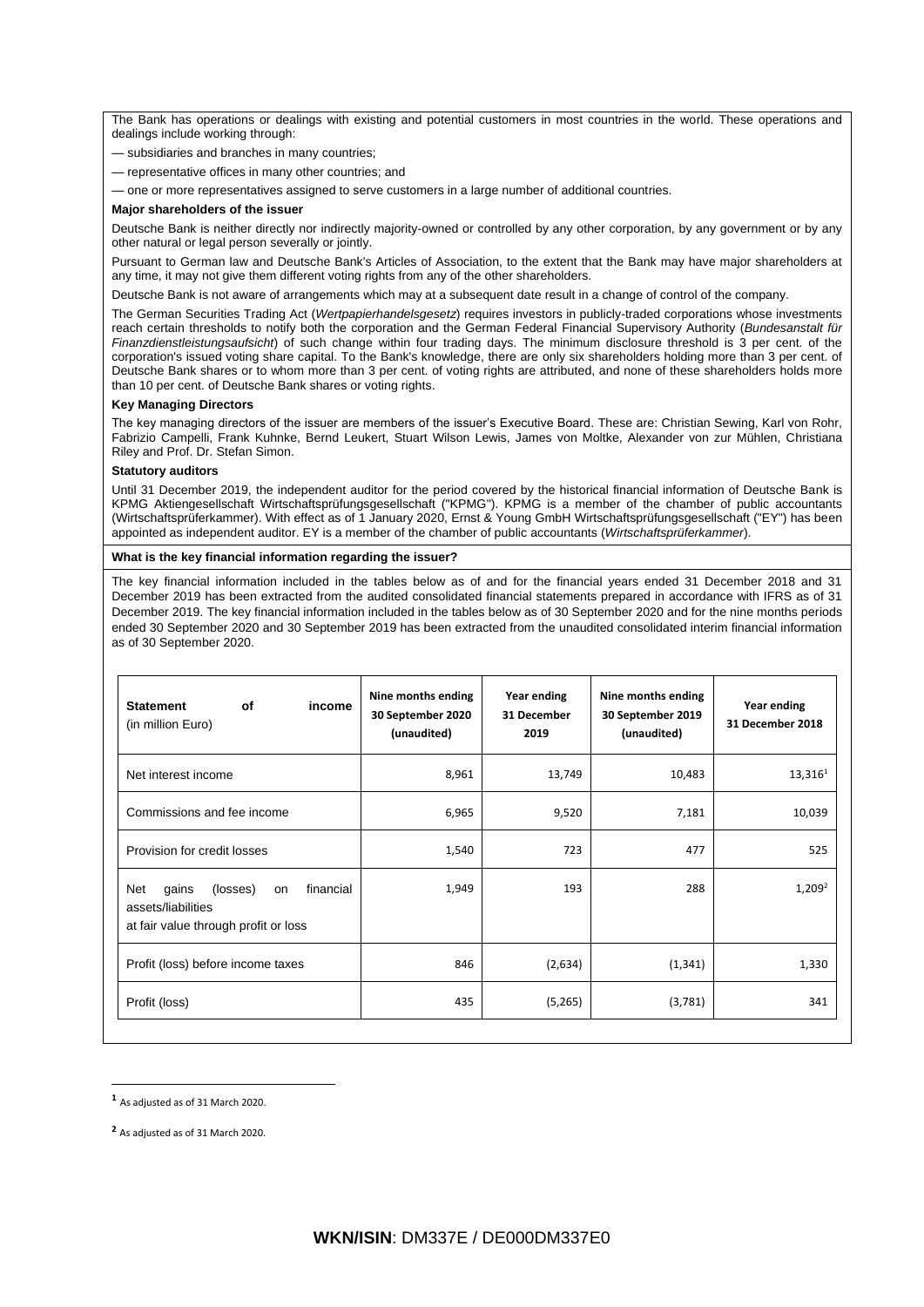| sheet<br><b>Balance</b><br>(amounts in million Euro) | 30 September 2020 (unaudited) | 31 December 2019 | 31 December 2018 |
|------------------------------------------------------|-------------------------------|------------------|------------------|
| <b>Total assets</b>                                  | 1,387,791                     | 1,297,674        | 1,348,137        |
| Senior debt                                          | 93,712                        | 101,187          | 108,389          |
| Subordinated debt                                    | 7,536                         | 6,934            | 6,717            |
| Loans at amortized cost                              | 427,736                       | 429,841          | 400,297          |
| Deposits                                             | 574,760                       | 572,208          | 564,405          |
| <b>Total equity</b>                                  | 62,228                        | 62,160           | 68,737           |
| Equity<br>Common<br>Tier 1<br>capital ratio          | 13.3%                         | 13.6%            | 13.6%            |
| Total capital ratio<br>(fully<br>loaded)             | 17.2%                         | 17.4%            | 17.5%            |
| Leverage ratio (fully loaded)                        | 4.4 %                         | 4.2%             | 4.1%             |

#### **What are the key risks that are specific to the issuer?**

The Issuer is subject to the following key risks:

**Macroeconomic, Geopolitical and Market Environment:** As a global investment bank with a large private client franchise, our businesses are materially affected by global macroeconomic and financial market conditions. Significant risks exist that could negatively affect the results of operations and financial condition in some of our businesses as well as our strategic plans, including deterioration of the economic outlook for the euro area and slowing in emerging markets, trade tensions between the United States and China as well between the United States and Europe, inflation risks, Brexit and geopolitical risks. Also, as a result of the risks posed by the COVID 19 pandemic, we may be materially adversely affected by a protracted downturn in local, regional or global economic conditions.

**Business and Strategy:** Our results of operation and financial condition continue to be negatively impacted by the challenging market environment, uncertain macroeconomic and geopolitical conditions, lower levels of client activity, increased competition and regulation, and the immediate impact of our strategic decisions. If we are unable to improve our profitability as we continue to face these headwinds, we may be unable to meet many of our strategic aspirations, and may have difficulty maintaining capital, liquidity and leverage at levels expected by market participants and our regulators.

**Regulation and Supervision:** Regulatory reforms enacted and proposed in response to weaknesses in the financial sector, together with increased regulatory scrutiny more generally, have had and continue to have a significant impact on us and may adversely affect our business and ability to execute our strategic plans. Competent regulators may prohibit us from making dividend payments or payments on our regulatory capital instruments or take other actions if we fail to comply with regulatory requirements.

**Increased Capital Requirements**: Regulatory and legislative changes require us to maintain increased capital and bail-inable debt (debt that can be bailed in in resolution) and abide by tightened liquidity requirements. These requirements may significantly affect our business model, financial condition and results of operations as well as the competitive environment generally. Any perceptions in the market that we may be unable to meet our capital or liquidity requirements with an adequate buffer, or that we should maintain capital or liquidity in excess of these requirements or another failure to meet these requirements could intensify the effect of these factors on our business and results.

**Internal Control Environment:** A robust and effective internal control environment and adequate infrastructure (comprising people, policies and procedures, controls testing and IT systems) are necessary to ensure that we conduct our business in compliance with the laws, regulations and associated supervisory expectations applicable to us. We have identified the need to strengthen our internal control environment and infrastructure and have embarked on initiatives to accomplish this. If these initiatives are not successful or are delayed, our reputation, regulatory position and financial condition may be materially adversely affected, and our ability to achieve our strategic ambitions may be impaired.

**Litigation, Regulatory Enforcement Matters and Investigations:** We operate in a highly and increasingly regulated and litigious environment, potentially exposing us to liability and other costs, the amounts of which may be substantial and difficult to estimate, as well as to legal and regulatory sanctions and reputational harm. We and our subsidiaries are involved in various litigation proceedings, including civil class action lawsuits, arbitration proceedings and other disputes with third parties, as well as regulatory proceedings and investigations by both civil and criminal authorities in jurisdictions around the world.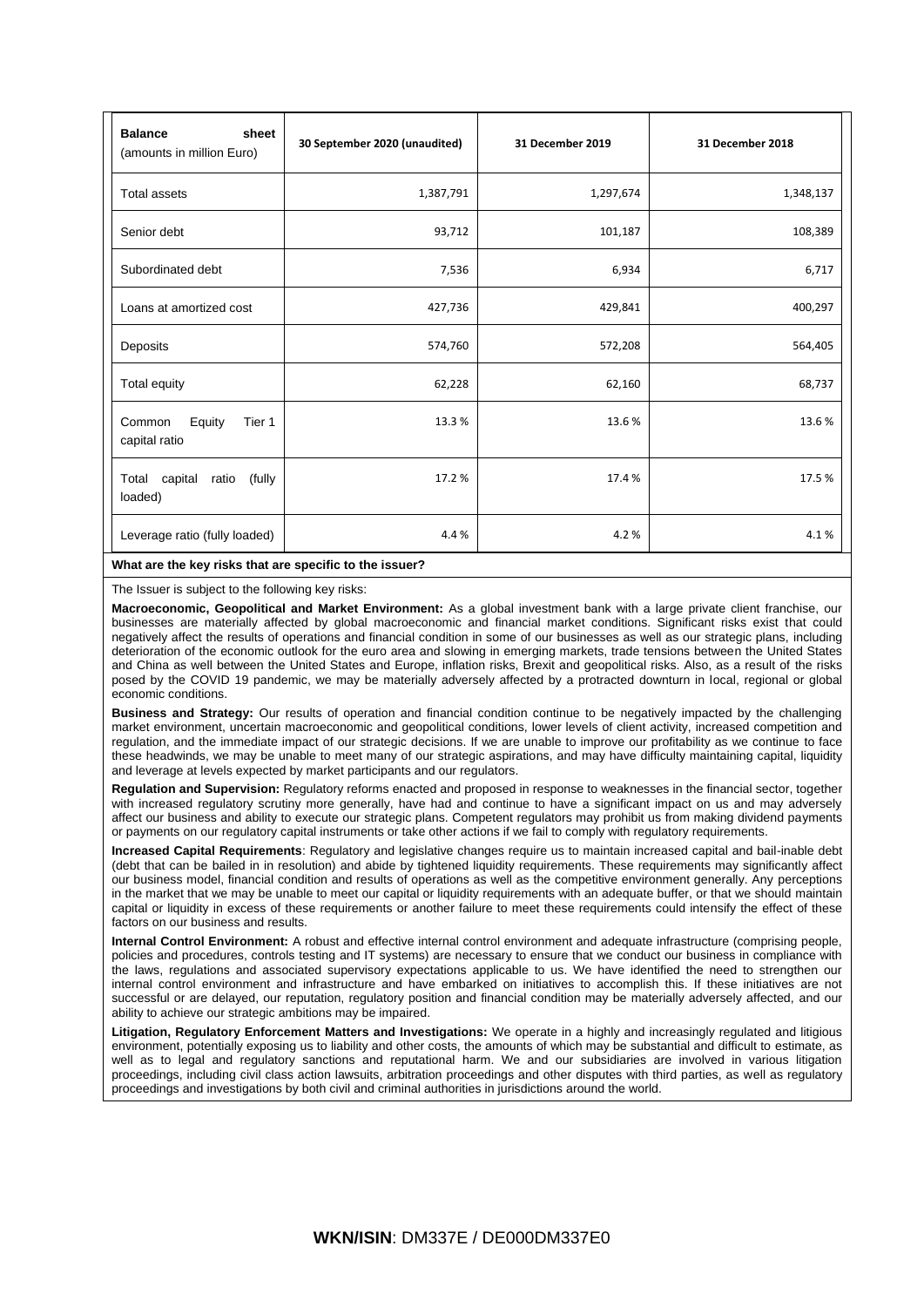**Section C – Key information on the securities**

#### **What are the main features of the securities?**

#### **Type of securities**

#### The Securities are *Warrants*.

### **Class of securities**

The Securities will be represented by a global security (the "**Global Security**"). No definitive Securities will be issued. The Securities will be issued in bearer form.

#### **Securities identification number(s) of the securities**

ISIN: DE000DM337E0 / WKN: DM337E

#### **Applicable law of the securities**

The Securities will be governed by English law. The constituting of the Securities may be governed by the laws of the jurisdiction of the Clearing Agent.

#### **Restrictions on the free transferability of the securities**

Each Security is transferable in accordance with applicable law and any rules and procedures for the time being of any Clearing Agent through whose books such Security is transferred.

#### **Status of the securities**

The Securities constitute unsecured and unsubordinated preferred liabilities of the Issuer ranking *pari passu* among themselves and *pari passu* with all other unsecured and unsubordinated preferred liabilities of the Issuer, subject, however, to statutory priorities conferred to certain unsecured and unsubordinated preferred liabilities in the event of Resolution Measures imposed on the Issuer or in the event of the dissolution, liquidation, Insolvency, composition or other proceedings for the avoidance of Insolvency of, or against, the Issuer.

#### **Ranking of the securities**

The ranking of the Issuer's liabilities in insolvency or in the event of the imposition of Resolution Measures, such as a bail-in, is determined by German law. The Securities are unsecured unsubordinated preferred liabilities that would rank higher than the Issuer's regulatory capital, its subordinated liabilities and its unsecured unsubordinated non-preferred liabilities. The liabilities under the Securities rank *pari passu* with other unsecured unsubordinated preferred liabilities of the Issuer, including but not limited to derivatives, structured products and deposits not subject to protection. The liabilities under the Securities rank below liabilities protected in Insolvency or excluded from Resolution Measures, such as certain protected deposits.

#### **Rights attached to the securities**

The Securities provide holders of the Securities, on redemption or upon exercise, subject to a total loss, with a claim for payment of a cash amount.

Investors can participate disproportionately (with leverage) in the positive development of the Underlying with this Call Warrant.

Conversely, investors also participate with leverage in the negative development of the Underlying and additionally bear the risk of receiving only the Minimum Amount if the Underlying is less than or equal to or less than (as specified in the applicable Final Terms) the Strike. On the Settlement Date, investors receive as the Cash Amount the product of the Multiplier and the amount by which the Final Reference Level exceeds the Strike. For a Discount Call Warrant, the Cash Amount is limited to the Maximum Amount. If the Final Reference Level is less than or equal to or less than (as specified in the applicable Final Terms) the Strike, investors will only receive the Minimum Amount.

| Settlement                     | Cash Settlement                                                                                                                                                                                                                                                |  |
|--------------------------------|----------------------------------------------------------------------------------------------------------------------------------------------------------------------------------------------------------------------------------------------------------------|--|
| <b>Settlement Currency</b>     | Swedish Krona ("SEK")                                                                                                                                                                                                                                          |  |
| Multiplier                     | A number which will be determined by the Issuer on the Initial Valuation Date and<br>which will not be less than 0.80 nor more than 1.30. The definitive value will be made<br>available on the website of the Issuer (www.xmarkets.db.com) by the Issue Date. |  |
| Initial Reference Level        | The Reference Level on the Initial Valuation Date                                                                                                                                                                                                              |  |
| Final Reference Level          | The arithmetic average of the Reference Levels observed on all Valuation Dates                                                                                                                                                                                 |  |
| Reference Level                | In respect of any day, an amount (which shall be deemed to be a monetary value in<br>the Reference Currency) equal to the Relevant Reference Level Value on such day<br>quoted by or published on the Reference Source.                                        |  |
| Relevant Reference Level Value | The official closing level of the Underlying on the Reference Source                                                                                                                                                                                           |  |
| Cash Amount                    |                                                                                                                                                                                                                                                                |  |
|                                | $\frac{[Final\ Reference\ Level]}{[Initial\ Reference\ Level]} - \text{Strike} \Big) \times \text{SEK } 100,000 \times \text{Multiplier}$                                                                                                                      |  |
|                                | provided that the Cash Amount will not be less than the Minimum Amount.                                                                                                                                                                                        |  |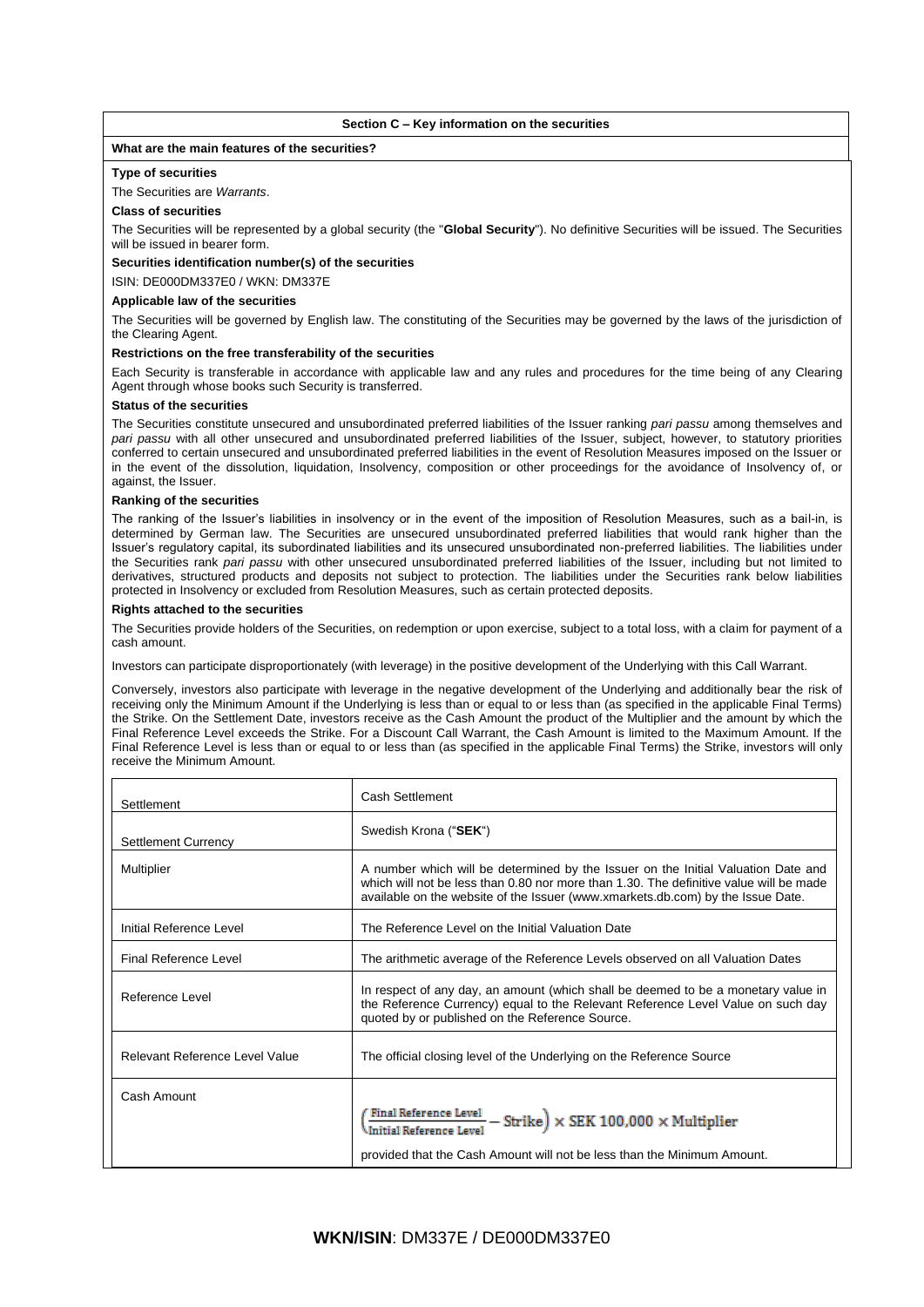| <b>Strike</b>                 | 100 percent                                                                                                                                                                                                                                                                                                                                                                                                                                                           |  |
|-------------------------------|-----------------------------------------------------------------------------------------------------------------------------------------------------------------------------------------------------------------------------------------------------------------------------------------------------------------------------------------------------------------------------------------------------------------------------------------------------------------------|--|
| <b>Issue Date</b>             | 14 April 2021                                                                                                                                                                                                                                                                                                                                                                                                                                                         |  |
| <b>Valuation Dates</b>        | 31 March 2025, 30 April 2025, 02 June 2025, 30 June 2025, 31 July 2025, 01<br>September 2025, 30 September 2025, 31 October 2025, 01 December 2025, 02<br>January 2026, 02 February 2026, 02 March 2026, 31 March 2026.                                                                                                                                                                                                                                               |  |
| <b>Initial Valuation Date</b> | 31 March 2021                                                                                                                                                                                                                                                                                                                                                                                                                                                         |  |
| <b>Settlement Date</b>        | 16 April 2026 or, if such day is not a Business Day, the Settlement Date is<br>postponed to the next day which is a Business Day.                                                                                                                                                                                                                                                                                                                                     |  |
| Minimum Amount                | Zero                                                                                                                                                                                                                                                                                                                                                                                                                                                                  |  |
| Type of Exercise              | European Style                                                                                                                                                                                                                                                                                                                                                                                                                                                        |  |
| <b>Exercise Date</b>          | 31 March 2026                                                                                                                                                                                                                                                                                                                                                                                                                                                         |  |
| Automatic Exercise            | Automatic Exercise is applicable                                                                                                                                                                                                                                                                                                                                                                                                                                      |  |
| <b>Business Day</b>           | A day on which the Trans-European Automated Real-time Gross Settlement Express<br>Transfer (TARGET2) system is open, and on which commercial banks and foreign<br>exchange markets settle payments in the Business Day Locations specified in the<br>Product Terms and on which each relevant Clearing Agent settles payments.<br>Saturday and Sunday are not considered Business Days and 24 December and 31<br>December each year are not considered Business Days. |  |
| <b>Business Day Locations</b> | London, Frankfurt am Main, Luxembourg and Stockholm                                                                                                                                                                                                                                                                                                                                                                                                                   |  |
| <b>Correction Period</b>      | Two Business Days prior to the due date for any payment or delivery under the<br>Securities, the amount of which is determined in whole or in part by reference to<br>such value or price of the Reference Item                                                                                                                                                                                                                                                       |  |
| <b>Clearing Agent</b>         | Euroclear Sweden AB (formerly known as VPC AB), PO Box 191,<br>Klarabergsviaduckten 63, 101 23 Stockholm, Sweden                                                                                                                                                                                                                                                                                                                                                      |  |
| Form of Securities            | <b>Swedish Securities</b>                                                                                                                                                                                                                                                                                                                                                                                                                                             |  |

| Number of<br>Securities:                            | Up to 5,000 Call Warrants at SEK 100,000 each with an aggregate nominal amount of up to SEK<br>500.000.000                    |
|-----------------------------------------------------|-------------------------------------------------------------------------------------------------------------------------------|
| Currency:                                           | Swedish Krona ("SEK")                                                                                                         |
| Name and<br>address of the<br>Paying Agent:         | Skandinaviska Enskilda Banken AB (publ), Stjärntorget 4, SE-106 40 Stockholm, Sweden                                          |
| Name and<br>address of the<br>Calculation<br>Agent: | Deutsche Bank AG, London Branch of Winchester House,<br><b>Great Winchester Street.</b><br>London EC2N 2DB,<br>United Kingdom |
|                                                     |                                                                                                                               |
| Underlying:                                         | Type: Index                                                                                                                   |

| Underlying: | Type: Index                                      |  |
|-------------|--------------------------------------------------|--|
|             | Name: Deutsche Bank Global Opportunity 17% Index |  |
|             | Index Sponsor: Deutsche Bank AG, London          |  |

**Information on the historical and ongoing performance of the Underlying and its volatility can be obtained on the public website under https://index.db.com/ and on the pages Bloomberg DBXEGLOP<Index>** 

### **Limitations to the rights attached to the Securities**

Under the conditions set out in the Terms and Conditions, the Issuer is entitled to terminate the Securities and to amend the Terms and Conditions.

**Where will the securities be traded?**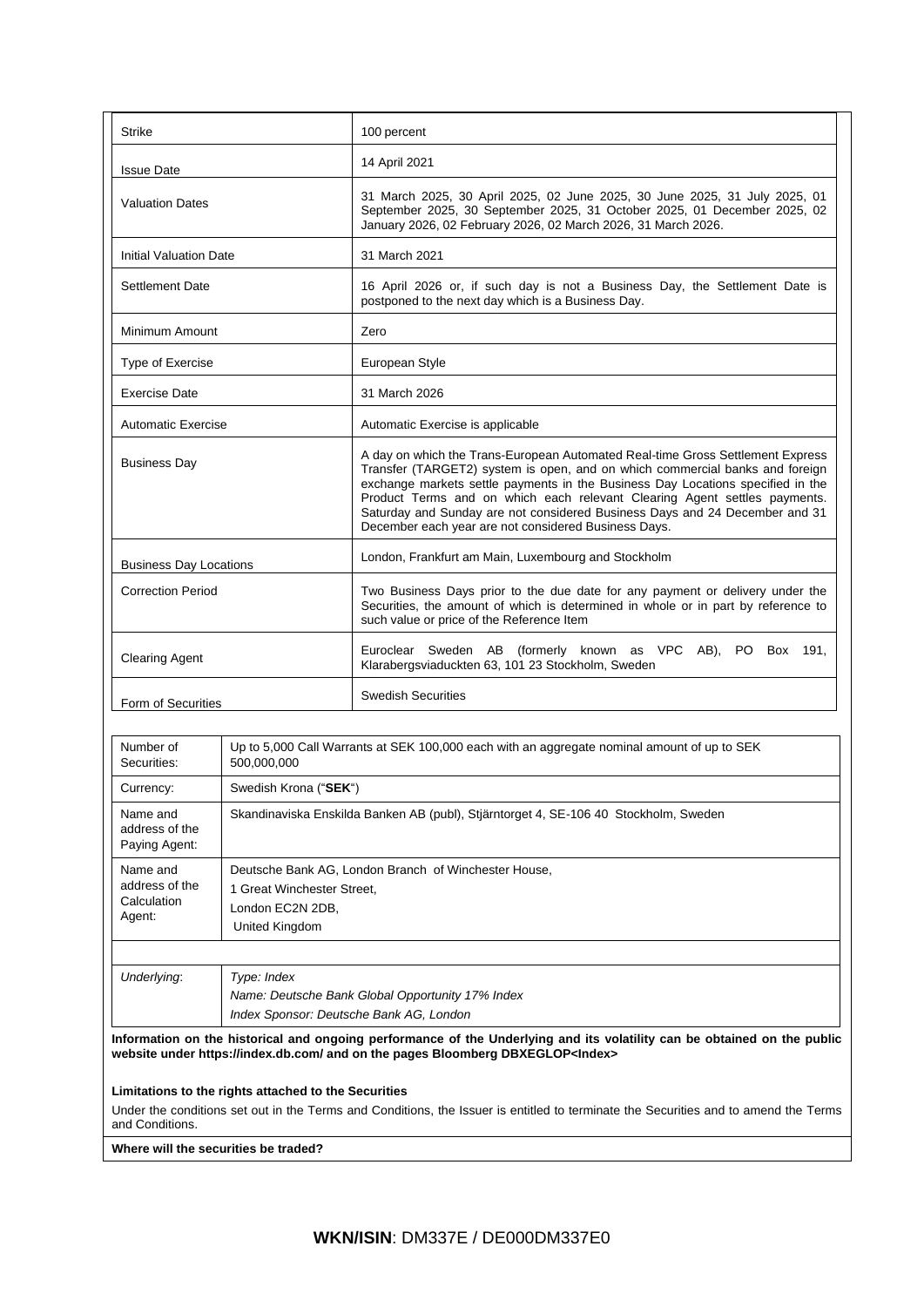Application has been made to list and admit the Securities to trading on the Nordic MTF, which is not a regulated market for the purposes of Directive 2014/65/EU, No application has been made to admit the Securities to the regulated market of any exchange.

#### **What are the key risks that are specific to the securities?**

#### **Risks at maturity**

If the Reference Level is greater than or equal to or greater than (as specified in the applicable Final Terms) the Strike of the Call Warrant, investors will suffer a loss if the Cash Amount is less than the purchase price paid by investors for the Call Warrant. Investors will only receive the Minimum Amount if the Reference Level is equal to or less than the Strike of the Call Warrant.

#### **Risks associated with Market Disruptions**

Subject to certain conditions being met, the Calculation Agent may determine that a Market Disruption has occurred. This means that the price or level of the Underlying cannot be determined, at least temporarily. Market Disruptions may occur on an exchange relevant for the Underlying, particularly in the event of trade interruptions. This may have an effect on the timing of valuation and may delay payments on or the settlement of the Securities.

#### **Risks associated with Adjustment and Termination Events**

Subject to certain conditions being met, the Issuer may replace Underlyings, adjust the Final Terms or terminate the Securities. In case of a termination, the Issuer will pay, usually prior to the scheduled settlement date of the Securities, an amount determined by the Calculation Agent. Such amount may be significantly less than an investor's initial investment in Securities and in certain circumstances may be zero.

Any adjustment or termination of the Securities or replacement of an Underlying may lead to a loss in value of the Securities or may at maturity lead to the realisation of losses or even to the total loss of the invested amount. It is also not excluded that an adjustment measure will later prove to be incorrect or to be disadvantageous for Securityholders. A Securityholder could also be put in an economically worse position by the adjustment measure than before such adjustment measure.

#### **Risks associated with Underlying**

Market risk is the most significant cross-product risk factor in connection with Underlyings of all kinds. An investment in Securities linked to any Underlying may bear similar market risks to a direct investment in the relevant fund share.

The performance of Securities depends on the performance of the price or level of the Underlying and therefore on the value of the embedded option. This value may be subject to major fluctuations during the term. The higher the volatility of the Underlying is, the greater the expected intensity of such fluctuations is. Changes in the price or level of the Underlying will affect the value of the Securities, but it is impossible to predict whether the price or level of the Underlying will rise or fall.

Securityholders thus bear the risk of unfavourable performance of the Underlying, which may lead to loss in value of the Securities or a reduction of the cash amount, up to and including total loss.

#### **Exchange rate / currency risks**

An investment in the Securities involves exchange rate and/or currency risks, if the Settlement Currency of the Securities is different from the currency of a Securityholder's home jurisdiction. Furthermore, the Securities also lead to an exchange rate and currency risk, because the price or level of the Underlying is determined in a currency other than the Settlement Currency (the so-called Reference Currency). In addition to the risk of an adverse development of the Underlying there is the risk of a loss in value of the relevant rate of exchange which can, respectively, offset any favourable development of the Underlying.

#### **The Securities may be Illiquid**

It is not possible to predict if and to what extent a secondary market may develop in the Securities or at what price the Securities will trade in the secondary market or whether such market will be liquid. Insofar and as long as the Securities are listed or quoted or admitted to trading on a stock exchange, no assurance is given that any such listing or quotation or admission to trading will be maintained. Higher liquidity does not necessarily result from a listing, quotation or admission to trading.

If the Securities are not listed or quoted or admitted to trading on any stock exchange or quotation system, pricing information for the Securities may be more difficult to obtain and the liquidity of the Securities may be adversely affected. The liquidity of the Securities may also be affected by restrictions on offers and sales of the Securities in some jurisdictions.

Even where an investor is able to realise its investment in the Securities by selling this may be at a substantially lower value than its original investment in the Securities. Depending on the structure of the Securities, the realisation value at any time may be zero (0), which means a total loss of the capital invested. In addition, a transaction fee may be payable in respect of a sale of the Securities.

#### **Regulatory Bail-in and other Resolution Measures**

Laws enable the competent resolution authority to also take measures in respect of the Securities. These measures may have an adverse effect on the Securityholders.

If the legal requirements are met in respect of the Issuer, BaFin, as the resolution authority, may, in addition to other measures, write down Securityholders' claims from the Securities in part or in full or convert them into equity (shares) of the Issuer ("**Resolution Measures**"). Other Resolution Measures available include (but are not limited to) transferring the Securities to another entity, varying the terms and conditions of the Securities (including, but without limitation to, varying the maturity of the Securities) or cancelling the Securities. The competent resolution authority may apply Resolution Measures individually or in any combination.

If the resolution authority takes Resolution Measures, Securityholders bear the risk of losing their claims from the Securities. In particular, this includes their claims for payment of the cash amount or redemption amount or for delivery of the delivery item.

**Section D – Key information on the offer of securities to the public and/or the admission to trading on a regulated market**

#### **Under which conditions and timetable can I invest in this security?**

#### **General terms, conditions and expected timetable of the offer**

**Offering Period**